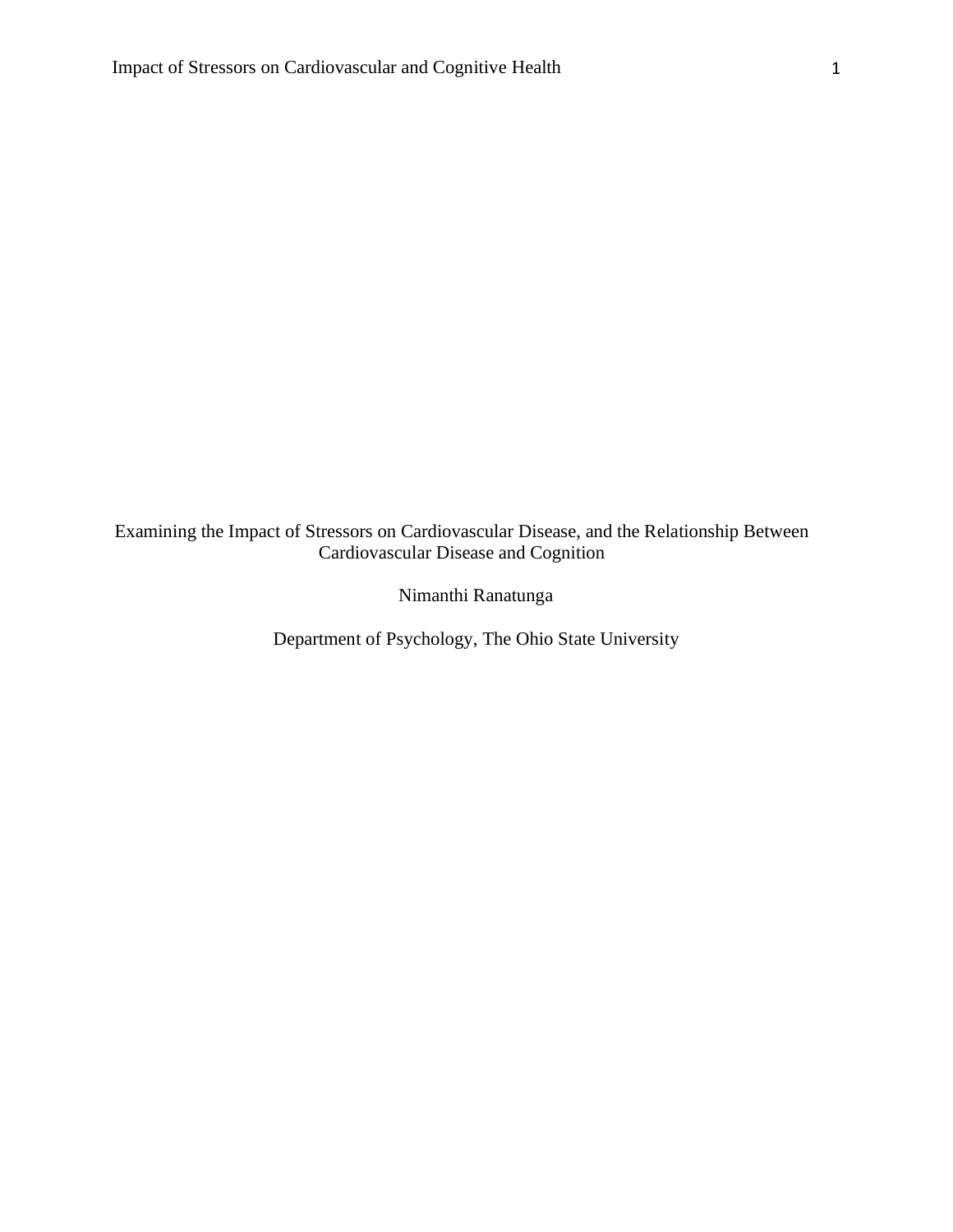### **Abstract**

**Background** Cardiovascular disease (CVD) is a global health issue and a leading cause of death among Americans. Scientific research indicates that CVD and its risk factors may be influenced by stress, and are associated with deficits in cognitive functioning. Although risk for CVD has been measured using traditional risk factors, incorporating non-traditional risk factors may improve the performance of risk tools, and develop our understanding of more nuanced factors that can influence CVD.

**Objective** The present study, therefore, investigated how different experiences with stress (i.e., traumatic events and perceived stress) could impact CVD and its risk factors. We also examined the relationship between CVD, CVD risk factors, and cognition.

**Methods** Participants were 1092 adults (mean age = 54.91 years) from the Midlife in the United States (MIDUS) study. Stress was assessed using self-reported experiences with traumatic events and the Perceived Stress Scale (PSS). CVD risk was assessed using the general Framingham Risk Score (FRS) and experiences with angina. CVD was assessed using self-reported experiences with heart disease and TIA/stroke. Cognition was assessed using composite episodic memory and executive functioning scores from the Brief Test of Adult Cognition by Telephone (BTACT). Data were analyzed using Fisher's exact tests, logistic regressions, linear regressions, and Mann-Whitney U tests.

**Results** Both measures of stress were not significantly associated with CVD or its risk factors. Angina was not significantly associated with episodic memory or executive functioning composite measures. Higher risk scores were significantly associated with lower episodic memory composite measures but not with executive functioning composite measures. Heart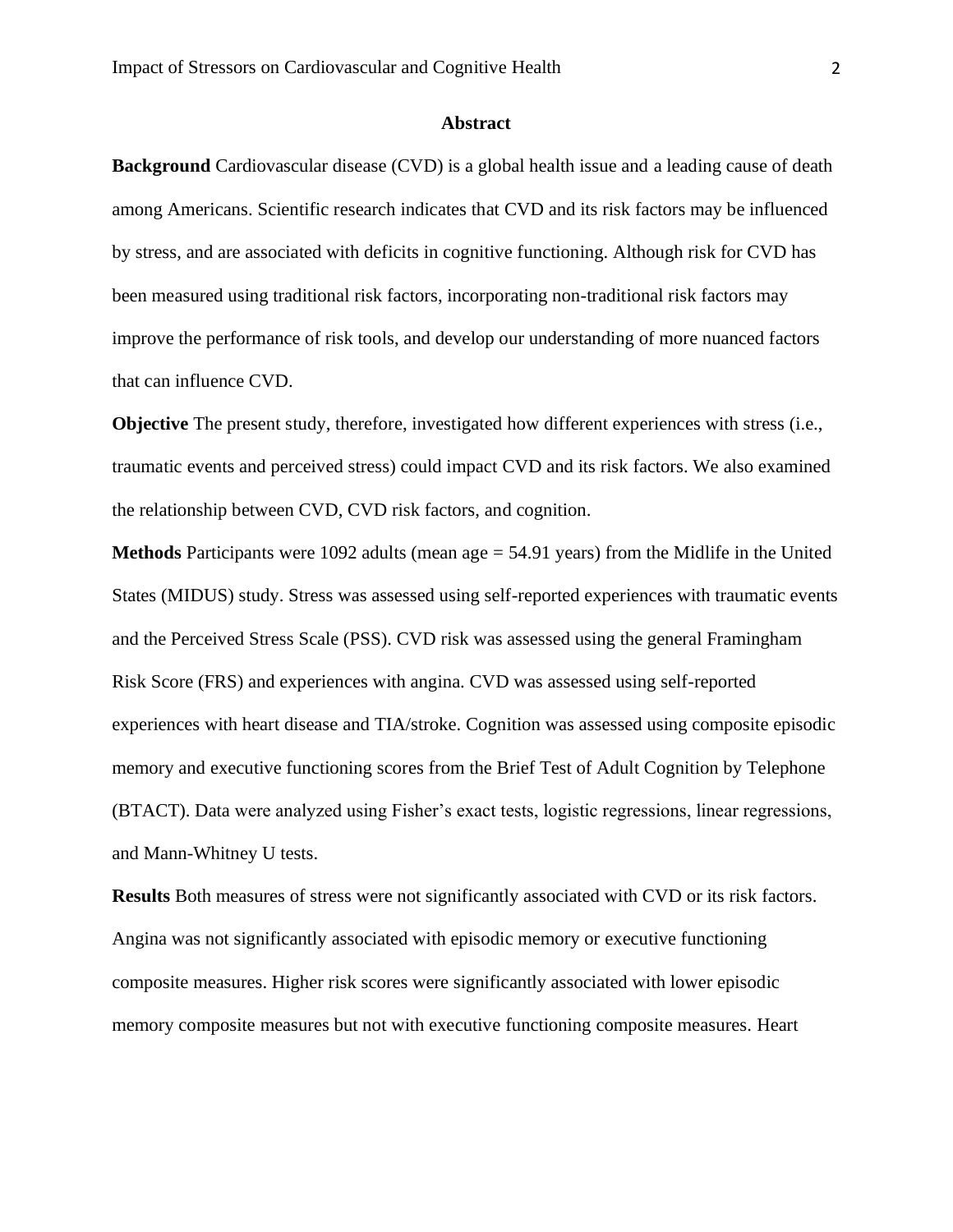disease was associated with poorer episodic memory but not with executive functioning. TIA/stroke was not associated with episodic memory or executive functioning.

**Conclusions** CVD and its risk factors have negative impacts on episodic memory and executive functioning, both of which are important in performing everyday activities. The present study demonstrates the need to create and target screening and preventative efforts to reduce the risk of poor cardiovascular health and cognitive impairment in the general population.

#### **Introduction**

Cardiovascular disease (CVD) is a global health issue. In 2020, approximately 19 million people died from CVDs (Tsao et al., 2022). This number is projected to reach 22.2 million by 2030 (Ruan et al., 2018). Scientific research indicates that cardiovascular disease and its risk factors are associated with deficits in cognitive functioning (Stampfer, 2006; Deckers et al., 2017). For example, CVD may lead to problems with memory, reasoning, and decision-making, and increases risk for development of vascular dementia (Venkat et al., 2015). There is a need, therefore, to understand what contributes to cardiovascular disease, and what the strongest measures of it are so that cognitive impairment can be prevented.

One way that cardiovascular disease can be measured is through acute cardiac events. Heart disease and stroke require particular attention because they were among the top five leading causes of death in 2016 (Benjamin et al., 2018). Many risk factors can contribute to cardiovascular disease, like an unhealthy diet, tobacco use, and physical inactivity (Hajar, 2017). Multiple risk factors should be assessed at a time because together, they increase one's risk for cardiovascular disease (D'Agostino et al., 2013). A tool that enables us to study the relationship between these factors and cardiovascular disease risk over time is the Framingham Risk Score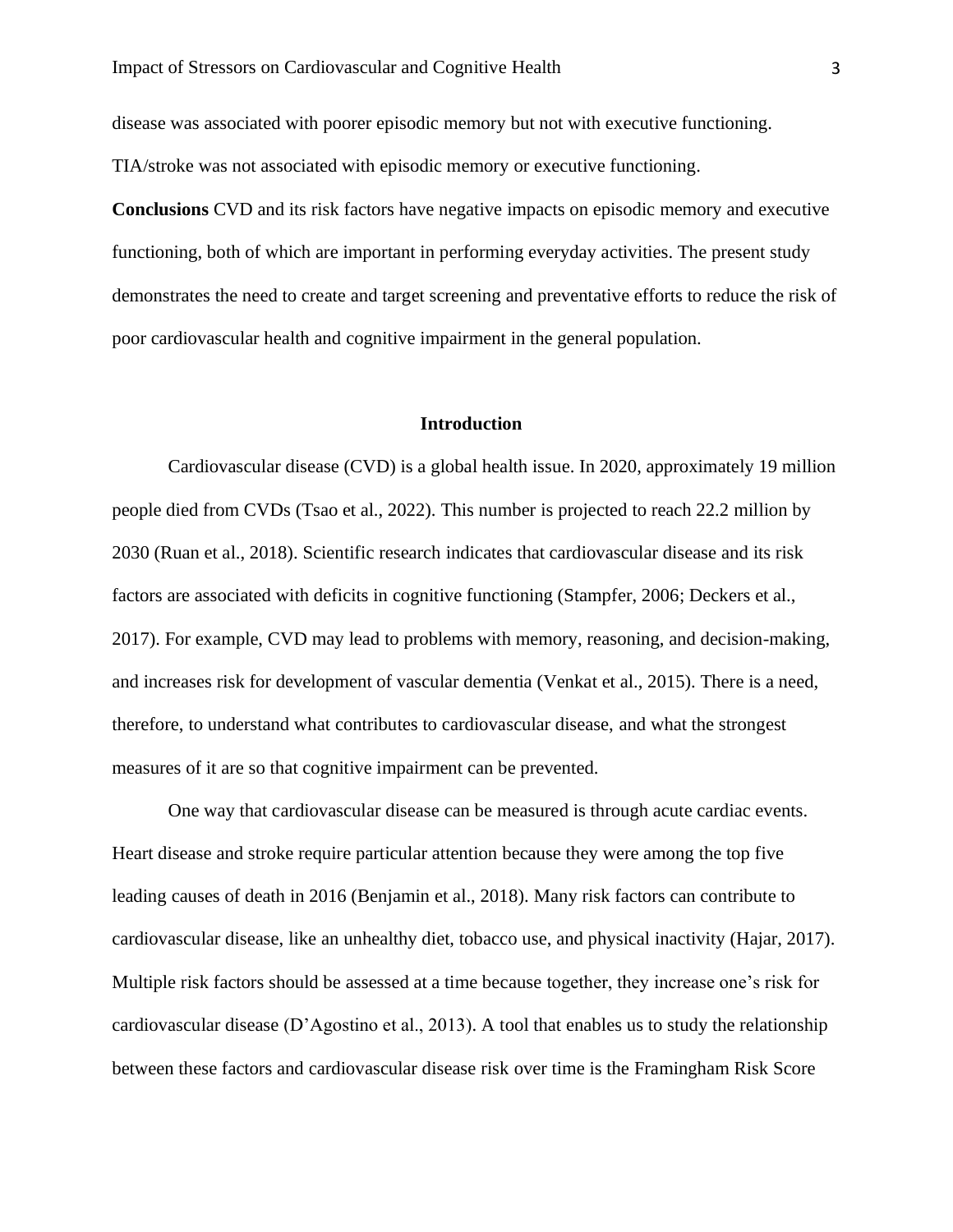(FRS). This tool uses both modifiable (i.e., controllable) risk factors such as smoking tobacco, blood pressure, diabetes, and cholesterol/lipid levels, as well as non-modifiable risk factors such as age and sex. The FRS has been extensively used and has influenced clinical guidelines for cardiovascular disease all around the world (Bitton & Gaziano, 2010). Although risk for cardiovascular disease has traditionally been measured by the factors in the FRS, incorporating non-traditional risk factors may improve the performance of these tools. Angina, which is a chest pain, for example, is a non-traditional risk factor that has been demonstrated to be associated with higher rates of future cardiovascular events (Eisen et al., 2016).

Understanding these measures of cardiovascular disease and cardiovascular disease risk can be important in preventing cognitive impairment. For example, certain risk factors used in the FRS such as age, blood pressure levels, and diabetes are also risk factors for vascular dementia (Song et al., 2014). Patients who exhibit vascular dementia may experience deficits in memory, but more commonly with executive functioning (Lee, 2011). These are two cognitive functions, therefore, that are especially important to study. Heart disease and stroke, which were of interest to the present study, also have implications for cognition. Coronary heart disease has been shown to be associated with accelerated cognitive decline (Xie et al., 2019). Clinical stroke has been associated with poorer performance in multiple cognitive areas including executive function and episodic memory (Weinstein et al., 2014).

While the likelihood of experiencing chronic diseases like cardiovascular disease increases naturally as we age, it also increases through experiencing environmental events such as stress (Santosa et al., 2021). One way that stress can be experienced is through direct or indirect exposure to a traumatic event that involves actual or threatened death, serious injury, or sexual violence (5th ed.; DSM–5; American Psychiatric Association, 2013). Examples of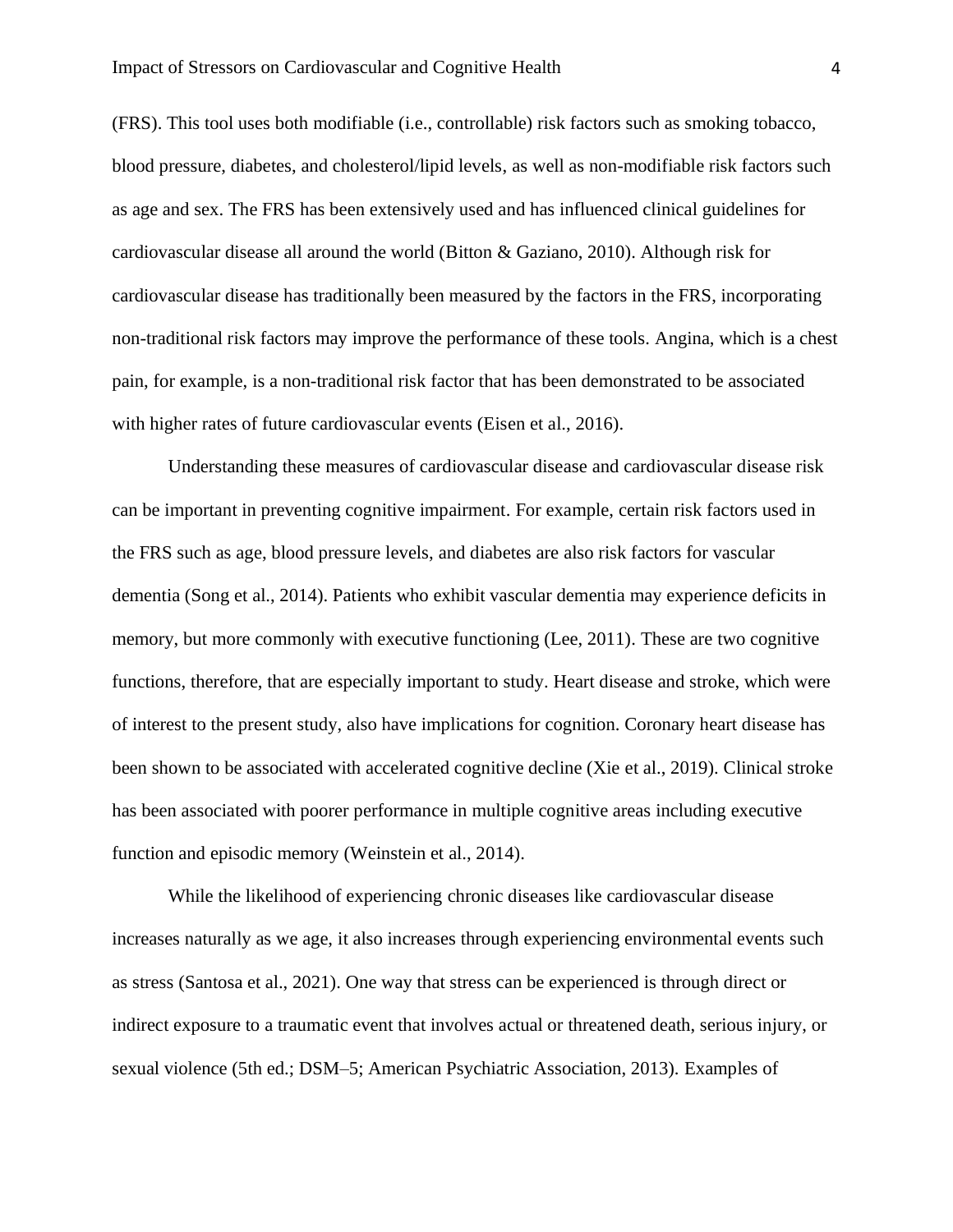traumatic events include experiencing physical assault, sexual assault, a natural disaster, combat, or a serious accident. Prior work has found associations between traumatic events and cardiovascular disease among a sample of middle-aged and older adults (Cao et al., 2021), and has highlighted the importance of studying lifetime trauma, as it may have a collective effect on health. Another way to conceptualize stress is perceived stress, which occurs when individuals evaluate the degree to which situations in their life are stressful (Katsarou et al., 2013). One study found that there was a 27% increased risk for coronary heart disease among individuals who had high perceived stress. Another study found higher levels of perceived stress to be associated with fatal stroke (Ohlin et al., 2004). Making a direct comparison between traumatic stress and perceived stress can therefore help us to understand which form of stress is most impactful for cardiovascular disease. Moreover, elucidating these relationships can help researchers develop intervention and preventative care methods to maintain cardiovascular health.

In the present study, our first aim investigated the impact of stress on cardiovascular disease and cardiovascular disease risk in a sample of mid-life adults. Participants' experiences with traumatic events and their Perceived Stress Scale (PSS) score were used as measures of stress. Participants' experiences with heart disease and TIA/stroke were used as measures of cardiovascular disease. Their Framingham Risk Score and experience with angina were used as measures of cardiovascular disease risk. We hypothesized that both forms of stress would lead to a higher risk score and a higher likelihood of experiencing cardiovascular disease. Because cardiovascular disease has been shown to have strong implications for cognition, our second aim explored the relationship between cardiovascular disease, cardiovascular disease risk factors, and cognition, using composite measures of episodic memory and executive functioning. We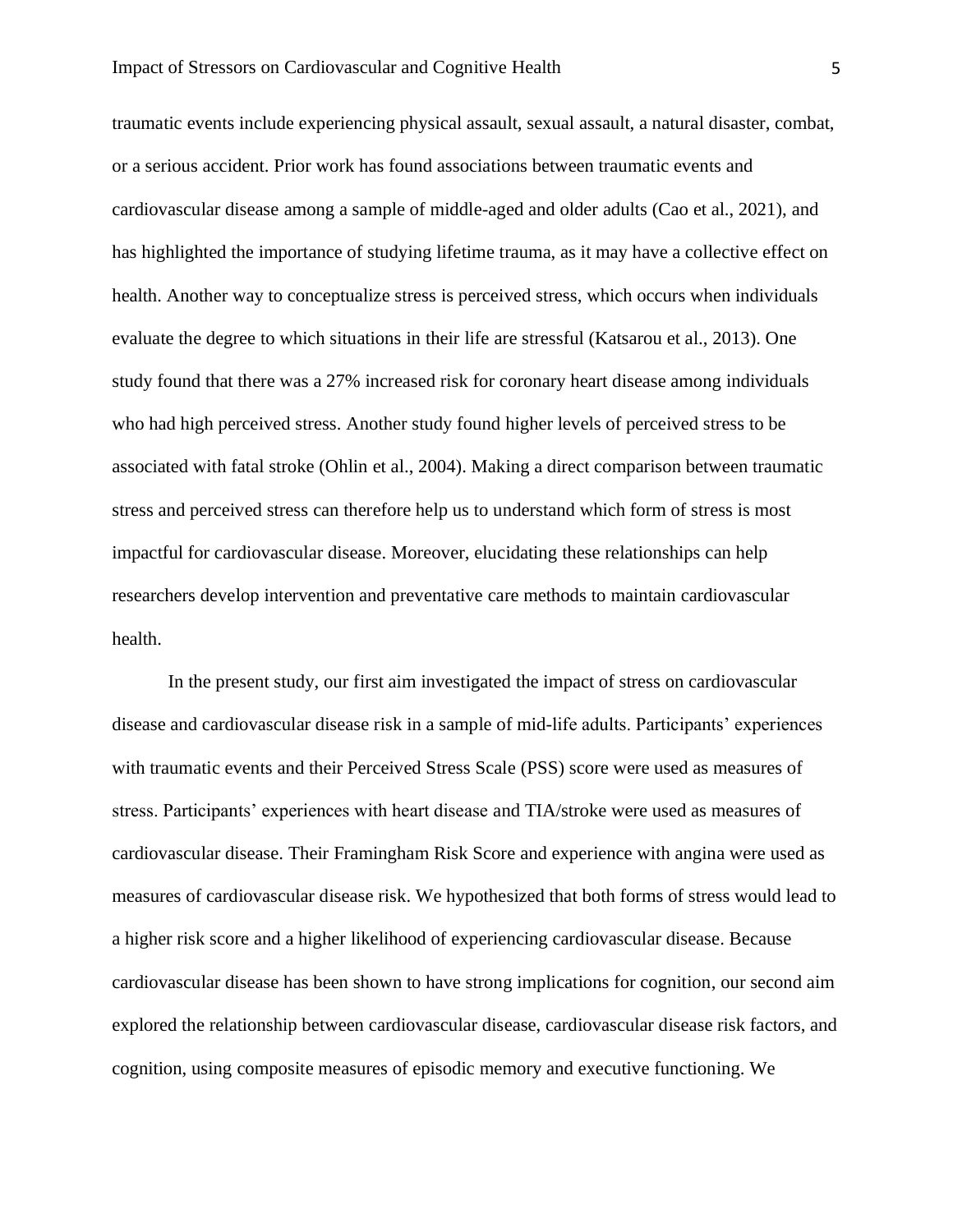hypothesized that individuals who had the presence of cardiovascular disease or had a higher risk score would have lower composite executive function and episodic memory scores.

#### **Method**

# **Participants**

Data for these participants were taken from the Midlife in the United States Survey (MIDUS) dataset, a longitudinal study that began in 1995 conducted to understand biological, psychological, and social processes within the aging US population. Participants in the first wave of MIDUS completed a phone interview and a self-administered questionnaire. The second wave of MIDUS (MIDUS 2) was a 10-year follow-up visit from the first wave. This second wave included a sample of 592 African American participants from Milwaukee, Wisconsin. Data from additional MIDUS 2 projects were used; Cognitive data was collected through a short 20-minute cognitive assessment via phone (Brief Test of Adult Cognition interview; BTACT), and biomarker data was also collected.

The present study consists of 1,092 participants (57% female; Mean age = 54.91 years old,  $SD = 11.64$ ) who had relevant demographic data (i.e., age, sex, education, race), stress metrics (i.e., answers on experience with traumatic events, Perceived Stress Scale score), biological markers (i.e., information related to average systolic blood pressure, blood pressure medication, smoking status, fasting blood glucose levels, HDL cholesterol levels, total cholesterol levels), and cognitive data (i.e., episodic memory and executive function composite scores). If participants were missing demographic information, both stress metrics, biomarker data, or cognitive data, they were excluded from analyses.

### **Measures**

*Traumatic Stressors*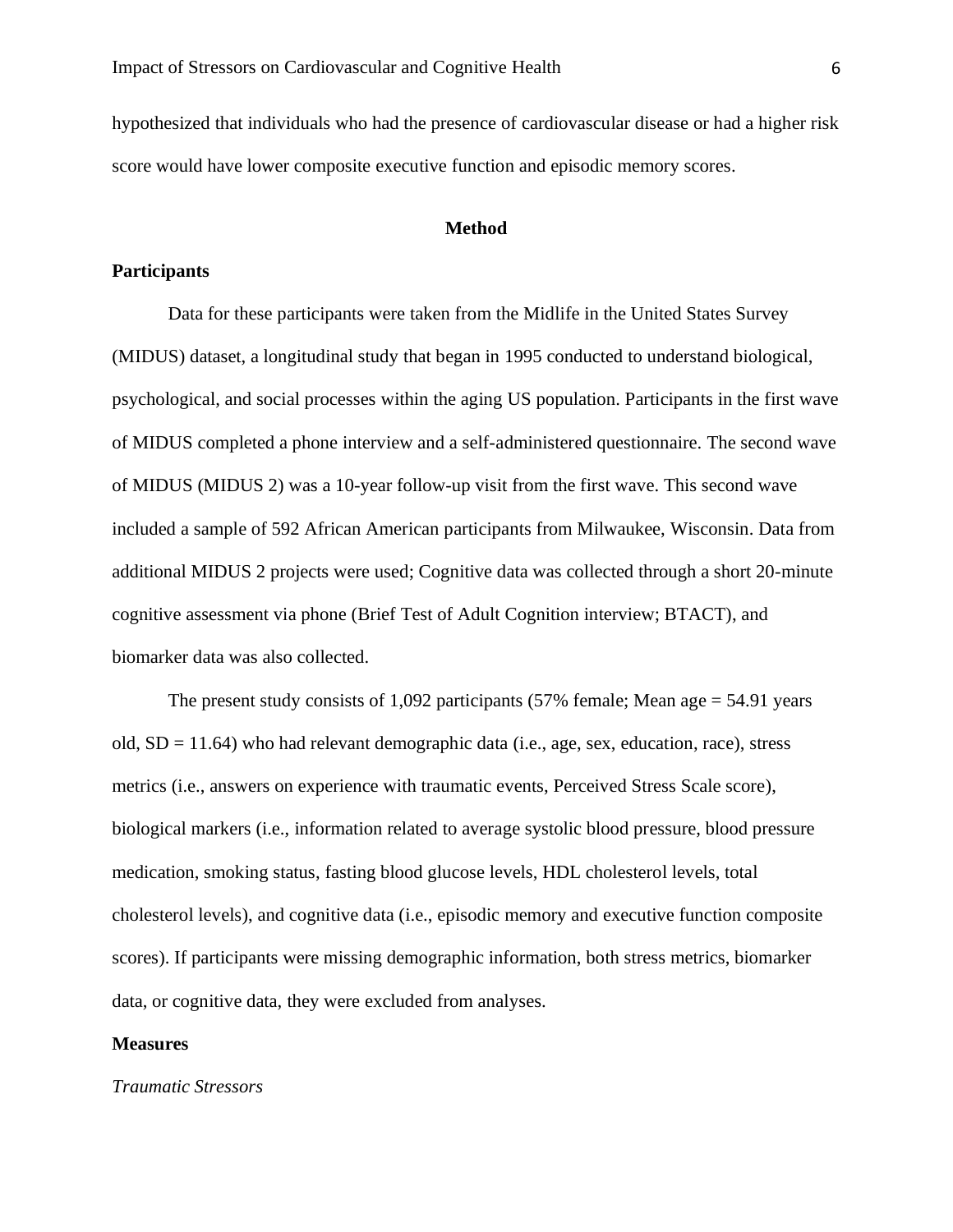The Diagnostic and Statistical Manual of Mental Disorders (DSM-5) states that traumatic stress occurs when a person is exposed to actual or threatened death, serious injury, or sexual violence in one or more of the following ways: Direct exposure to the event, witnessing the event, learning that the traumatic event occurred to a loved one, or experiencing repeated and/or extreme exposure to details of the traumatic event (5th ed.; DSM–5; American Psychiatric Association, 2013). A sum of traumatic events was calculated from self-reported answers to questions about the following: Losing your home to a fire or flood, experiencing physical abuse, experiencing sexual abuse, experiencing combat, and experiencing a work accident. Only participants who expressed that the work accident was "very serious" were recorded as having experienced the event. This sum was dichotomized, so that participants who did not experience any traumatic events were a '0', and participants that experienced at least one traumatic event were a '1'. This binary factor was used for analyses.

#### *Perceived Stress*

A 10-item version of the Perceived Stress Scale (PSS; Cohen et al, 1983) was used to gauge the degree to which respondents believed situations in their lives were stressful. Answers to each question ranged from 1-5. The scale was calculated by summing the responses to all questions, with answers ranging from (10-50). Higher values on the scale meant higher levels of stress.

#### *Angina*

Angina is a chest pain that results from reduced blood flow to the heart (Thom et al., 2006). Angina severity was measured using answers to questions from the Rose Scale (Rose, 1962). This scale was used in MIDUS, and has questions that ask about location, timing, and severity of chest pain (Shortridge et al., 2009). Based on the participant's answers to these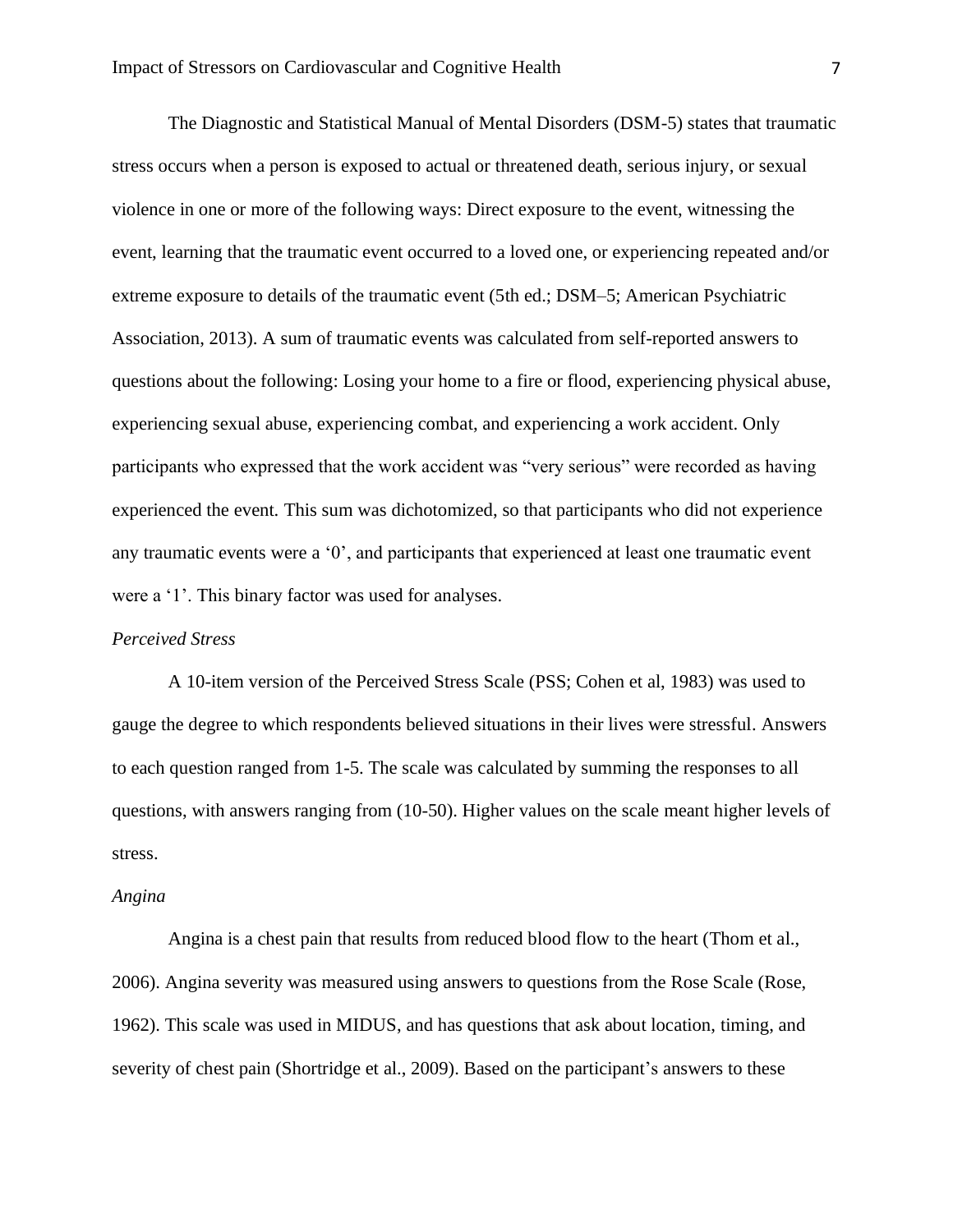questions, they were assigned an angina severity rating between 0 and 3. A score of '0' indicates that participants did not report any chest pain when walking uphill or in a hurry. A score of '1' indicates that participants experienced chest pain when walking uphill but not when walking on a level plain at an ordinary pace. Those who experienced chest pain when walking on a level plain at an ordinary pace with no behavior changes have a score of '2'. A score of '3' indicates that participants experienced chest pain when walking on a level plain at an ordinary pace, as well as behavior changes. A score of '6' indicates that the participant did not meet the Rose criteria for angina. These scores were recoded so that higher scores reflected greater angina severity (A score of '6' was coded to '0', a score of '0' was coded to '1', etc.). These answers were then dichotomized for analyses, so that participants with a score of 0 were coded as '0', and participants with scores of 1-4 were coded as '1'. These categories were used in analyses. *Framingham Risk Score* 

As mentioned previously, the Framingham Risk Score is a multivariable risk score that is comprised of several "traditional" risk factors for cardiovascular disease (i.e., age, systolic blood pressure based on whether one is taking blood pressure medication, total cholesterol levels, HDL cholesterol levels, whether one is diabetic, and whether one is a smoker). Information for these risk factors was taken from respondents' answers to questions within MIDUS 2, and from lab data during the MIDUS 2 Biomarker visit. The Biomarker project is a part of the MIDUS 2 wave, and was completed by participants within four years of their MIDUS 2 interview.

Age was self-reported. The average of three different systolic blood pressure measures was used. To gauge their use of blood pressure medication, participants were asked several questions. They were coded as '1' if they answered yes to currently taking blood pressure medication. They were coded as '2' if they answered no to taking blood pressure medication, or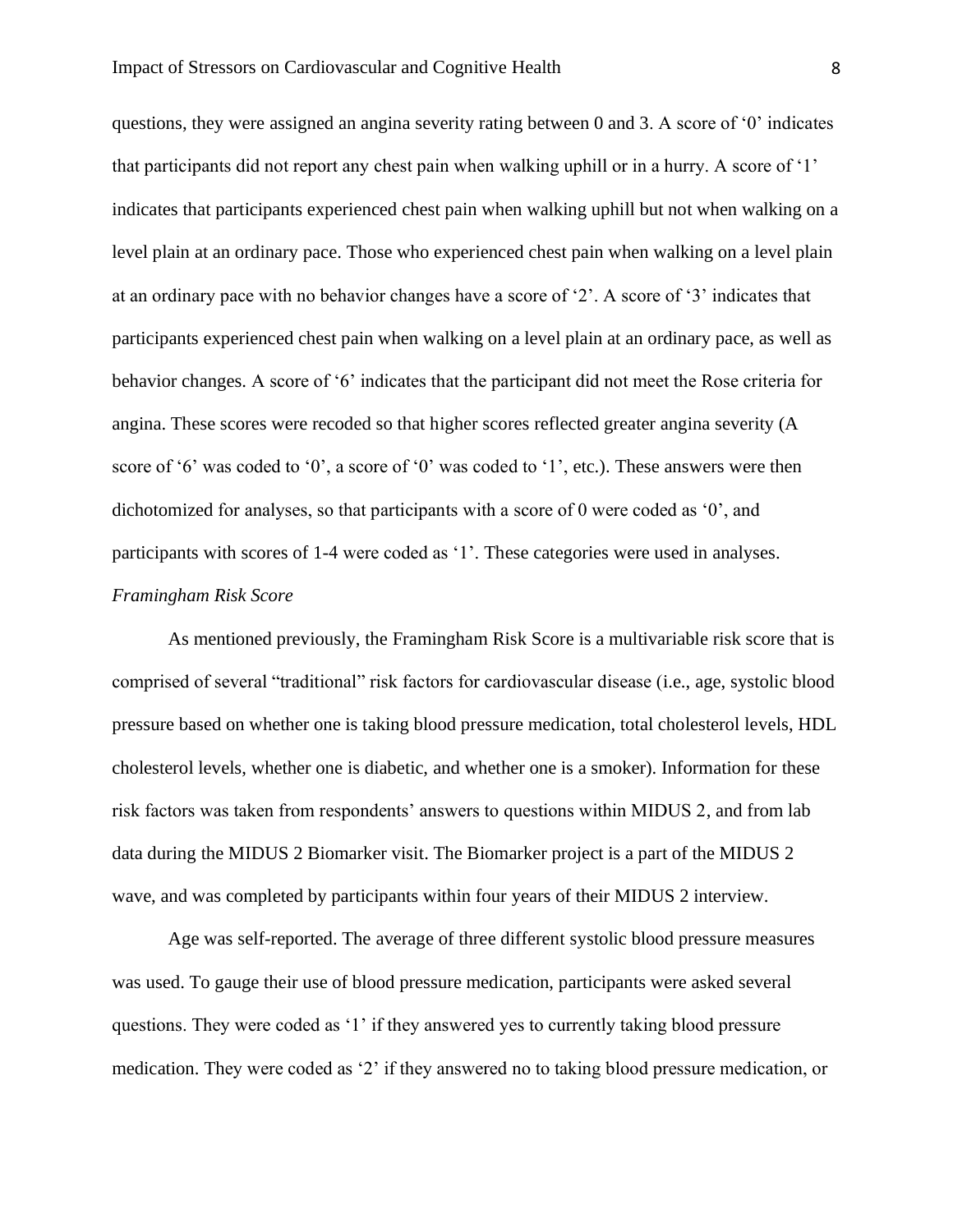no to any other questions on blood pressure medication. HDL cholesterol levels, total cholesterol levels, and fasting blood glucose levels were measured from a lipid panel. Fasting blood glucose levels at or above 126 mg/dl were coded as '1', or a yes to having diabetes, and those below the level of 126 mg/dl were coded as '2', or a no to having diabetes. Participants were coded as '1' if they answered yes to being a current regular smoker. They were coded as '2' if they answered no to being a current regular smoker, or if they answered no to any of the other questions on experiencing smoking or smoking regularly.

Participants were assigned point values based on their sex and answers to each of the risk factor questions (D'Agostino et al., 2008). The points for each of the questions were then summed to create a total number of points for each participant. This total value coincided with a specific 10-year risk percentage estimate for CVD.

# *Executive Functioning*

The present study used the composite score of executive function derived from reported exploratory and confirmatory factor analyses of the subtests from the BTACT (Lachman et al., 2014). This executive function factor has been used in previous studies (Karlamangla et al., 2014; Hartanto et al., 2020) and is comprised of five cognitive measures regulated by executive functioning. These measures include working memory (Digits Backward), verbal fluency (Category Fluency), inductive reasoning (Number Series), processing speed (Backward Counting), as well as attention switching and inhibitory control from the Stop and Go Switch Task. The z-scores for all executive function measures were averaged to create the composite score, with higher scores indicating better executive functioning.

*Episodic Memory*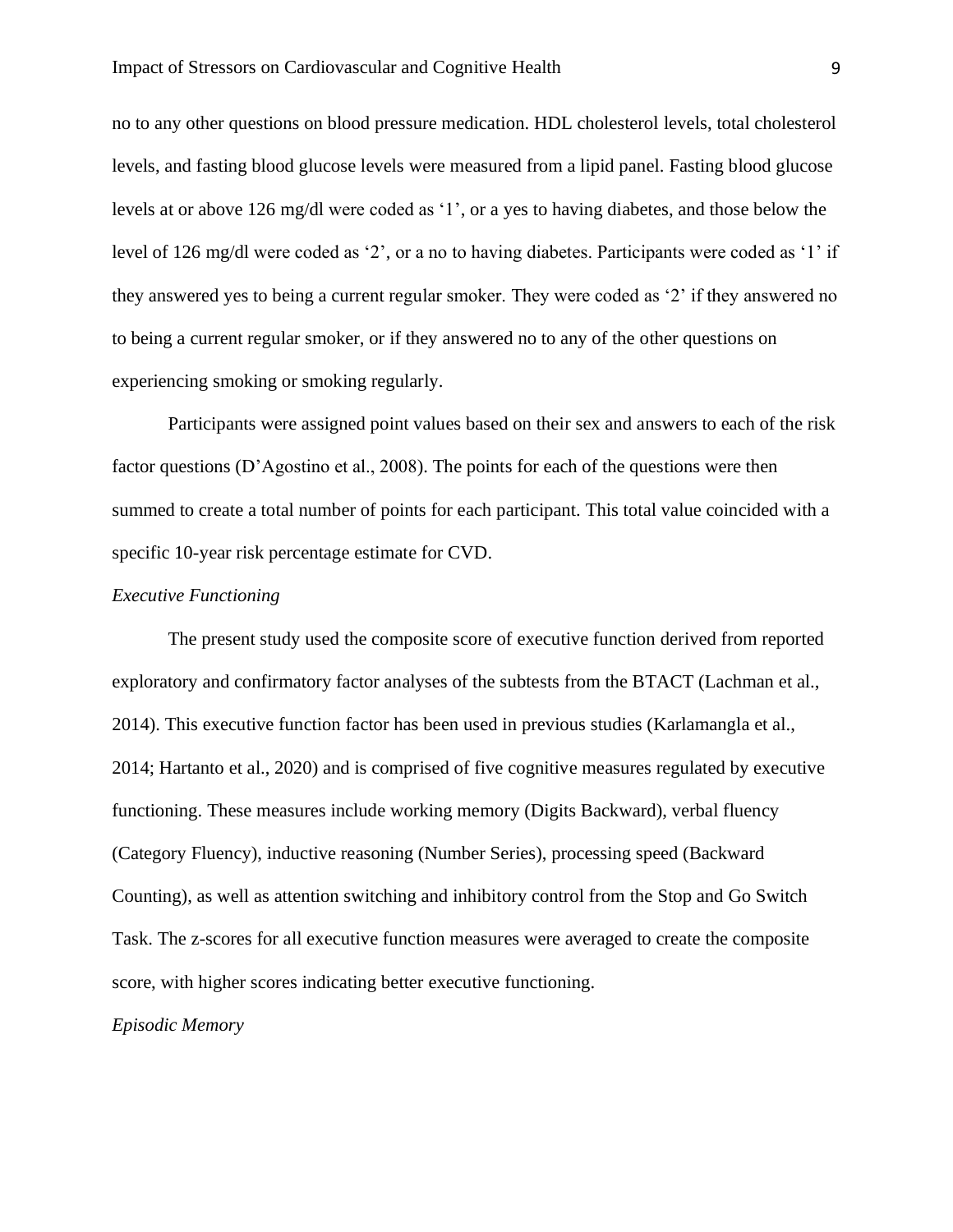The present study used an episodic memory composite score, which was derived using confirmatory factor analysis. This episodic memory factor is comprised of the Word List Immediate and Word List Delayed. The z-scores for the episodic memory measures were averaged to create the composite score, with higher scores indicating better memory functioning. *Heart Disease* 

Participants self-reported if they had ever had heart disease. Dichotomous variables were used in our analyses.

# *TIA or Stroke*

Similarly, participants were asked if they had ever had a TIA or a stroke. Dichotomous variables were used in our analyses.

### *Covariates*

Age, sex, race, and education level were used as covariates in all analyses. Education was assessed as an ordinal variable, where respondents identified the highest degree of education they completed using the following categories: (1) No school/some grade school (1-6), (2) Junior high school (7-8), (3) Some high school (9-12, no diploma/no GED), (4) GED, (5) Graduated from high school, (6) 1 to 2 years of college (no degree yet), (7) 3 or more years of college (no degree yet), (8) Graduated from 2-year college, vocational school or assoc. degree, (9) Graduated from a 4- or 5-year college or bachelor's degree, (10) Some graduate school, (11) Master's degree, (12) PH.D., ED.D., MD, DDS, LLB, LLD, JD, or other professional degree. Race was self-reported. **Statistical Analyses**

Descriptive statistics and frequencies were conducted and summarized for all variables on the final sample.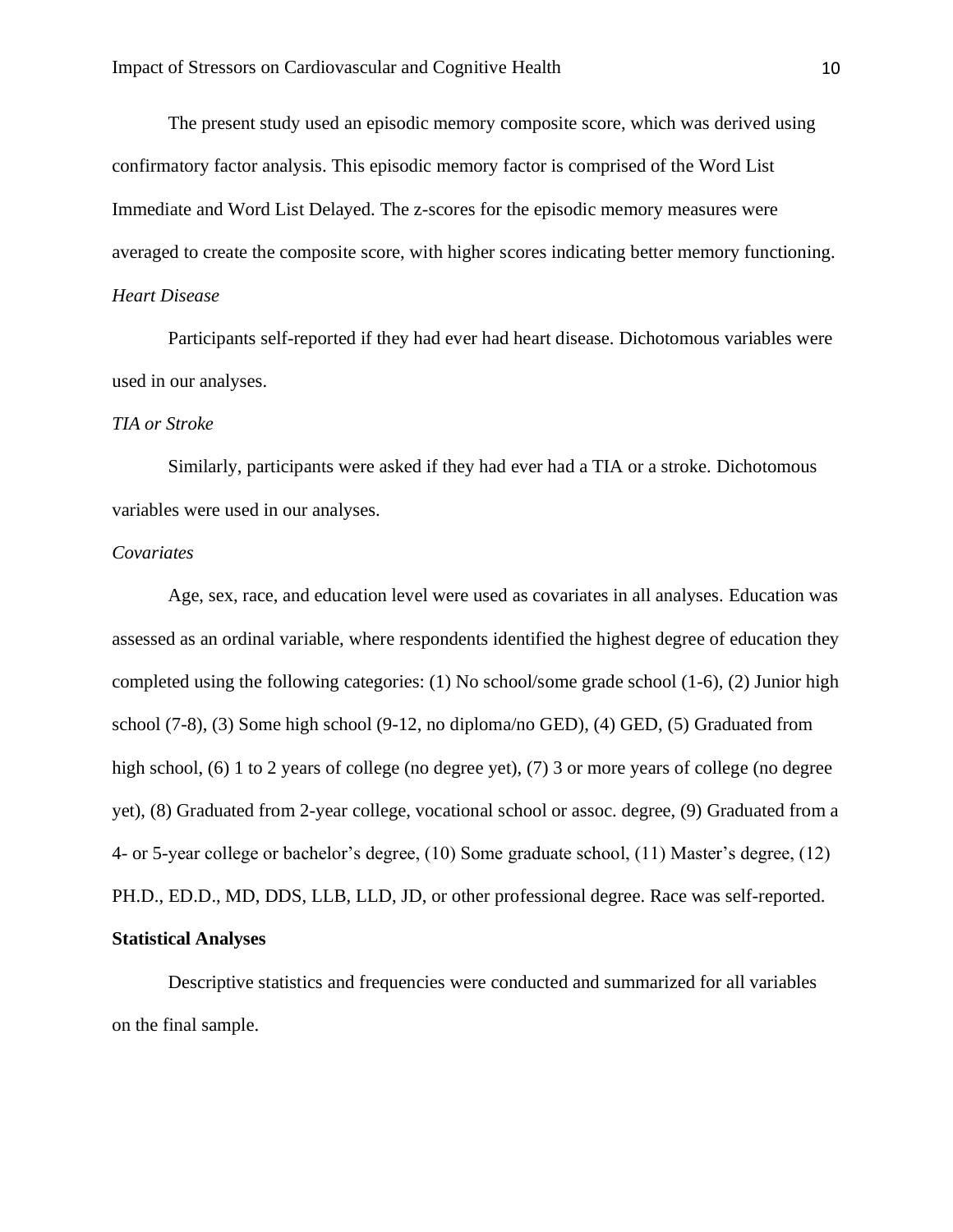The first aim of this study investigated associations between stress and the cardiovascular variables. A Fisher's exact test was used to determine if there was a nonrandom association between experiencing traumatic events and having angina. This test was used rather than a chisquare test, because the cell of participants that did not experience traumatic events and did not have angina had an expected count of less than 5. Next, to examine whether there were significant differences in participants' Framingham Risk Score based on experience of traumatic events, a Mann-Whitney U test was conducted. A Fisher's exact test was used to determine if there was a nonrandom association between experiencing traumatic events and experiencing heart disease. This test was used rather than a chi-square test because the cell of participants that did not experience traumatic events but had heart disease had an expected count of less than 5. Another Fisher's exact test was used to determine if there was a nonrandom association between experiencing traumatic events and experiencing a TIA/stroke. This test was used rather than a chi-square test because the cell of participants that did not experience traumatic events but had a TIA/stroke had an expected count of less than 5. Next, a simple logistic regression was used to measure the effect of perceived stress on the likelihood that participants experience angina. In order to meet the linearity of the logit assumption and capture all non-linearity, higher order polynomial terms were added. A simple linear regression was used to measure the correlation between participants' perceived stress scores and their Framingham Risk Score. Covariates of age, sex, race, and education were added to the first model of the linear regression, and perceived stress was added to the second. Two logistic regressions were also run to measure the effect of participants' perceived stress levels on their experiences with heart disease and with TIA/stroke, respectively. For the logistic regression model between perceived stress and TIA/stroke, the linearity of logit assumption had to be met using higher order transformations.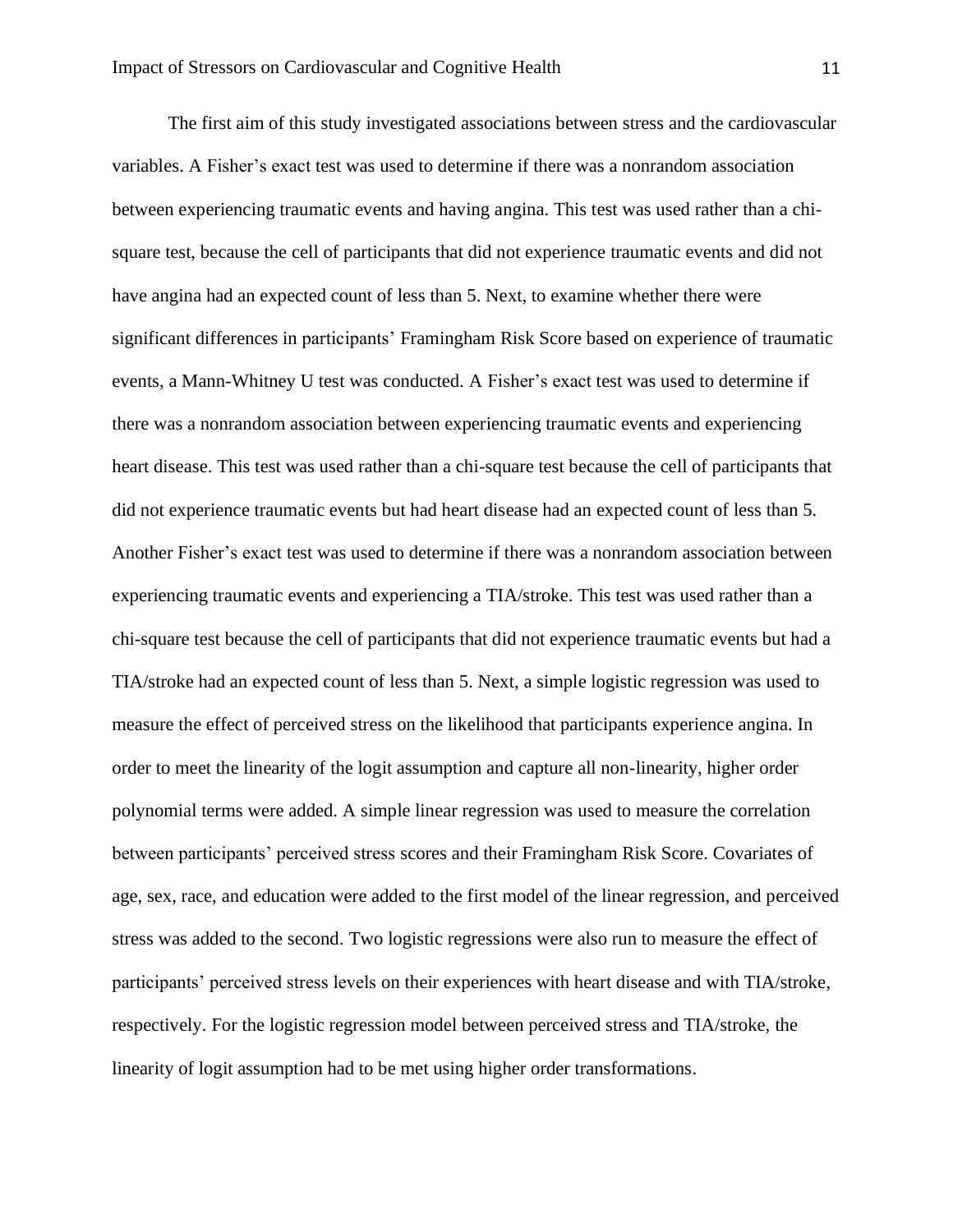The second aim of this study was to assess whether there was an association between the cardiovascular variables and cognitive measures (episodic memory and executive functioning). To examine whether there were differences in one's composite episodic memory and executive functioning scores based on angina experiences, two separate Mann-Whitney U tests were conducted. Two linear regressions were run to determine whether the risk score had a significant association with each of the composite scores. Covariates of age, sex, race, and education were added to the first model of each linear regression, and the respective cognitive measure was added to the second. To examine whether there were differences in the cognitive variables based on experiences with heart disease, two linear regressions were run. Covariates were added to the first model of the linear regression, and the respective cognitive measure was added to the second. Two linear regressions were also used to examine differences in the cognitive variables based on experiences with TIA/stroke.

#### **Results**

## *Sample Characteristics*

Sample demographic characteristics and descriptive statistics are displayed in Table 1. The sample was primarily White (81.6%) and female (57.0%).

# *Association between Stress, Cardiovascular Disease, and its Risk Factors*

Results from Fisher's exact test indicated that there was not a significant association between having experience with traumatic events and having angina (*p* = .376). The logistic regression model that tested the association between perceived stress scale score and presence of angina was statistically significant ( $\chi^2$  (18, N = 1089) = 68.19 *p* < .001). After controlling for all covariates, perceived stress significantly contributed to the model. However, after examining the distribution of values using a boxplot, the significance was in the opposite direction than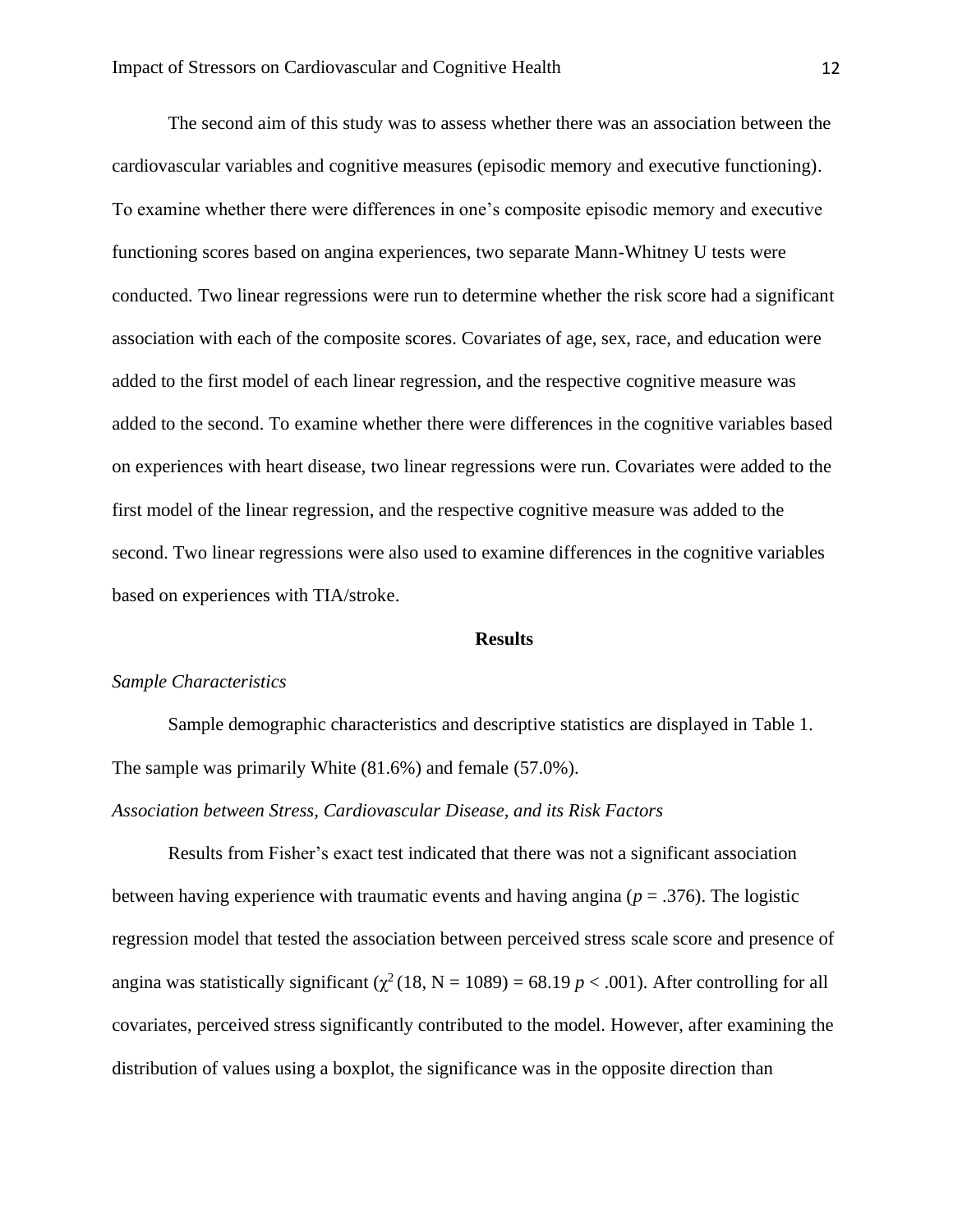anticipated; increased stress levels were associated with a decreased likelihood of having angina. Mean perceived stress scale scores were 26.329 for participants who did not experience angina and 21.777 for participants who did experience angina. Age was the only statistically significant covariate. A younger age, however, was associated with an increased likelihood of having angina.

Results from the Mann-Whitney U test indicated that there were no significant differences in Framingham Risk Score among the traumatic experience groups ( $U = 1914$ ,  $p =$ .924). The simple linear regression that examined whether the risk score could be predicted based on participants' perceived stress scale score, demonstrated that, after adjusting for age, sex, race, and education, there was not a significant relationship  $(F(5, 1083) = 288.001, p = .091,$  $R^2 = .571$ ,  $R^2$  change = .001). Age, sex, and education, however, were all significant predictors of the risk score. Older age and a lower level of education were associated with an increased risk score. Males, on average, had a higher risk score than females.

Fisher's exact tests indicated that there were not statistically significant associations between traumatic stress experience and heart disease ( $p = 1.00$ ) or TIA/stroke ( $p = 1.00$ ). After controlling for all covariates, the logistic regression model that tested the association between perceived stress score and experience of heart disease was statistically significant ( $\chi^2$  (18, N =  $1084$  = 133.981,  $p = 0.001$ . Perceived stress did not significantly contribute to the model and was not associated with an increased likelihood of experiencing heart disease (*p* = .182). Age and sex were the only covariates that significantly contributed to the model. Older age was associated with an increased likelihood of having heart disease. Males had an increased likelihood of having heart disease compared to females. The logistic regression model that tested the association between perceived stress levels and experience of TIA/stroke was statistically significant  $(\chi^2(18,$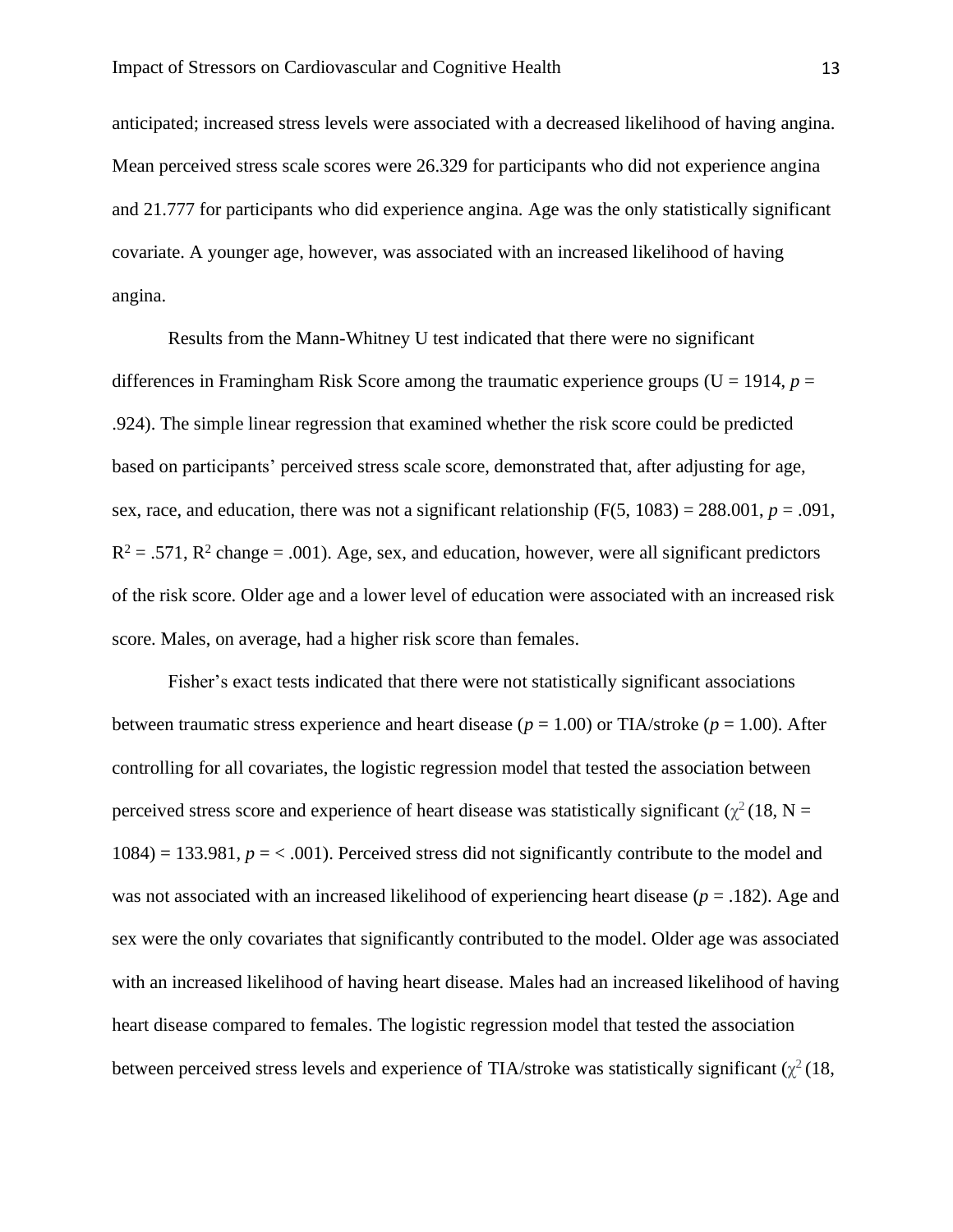$N = 1084$  = 58.246,  $p = < .001$ ). Perceived stress, however, did not significantly contribute to the model and was not associated with a significant increase in likelihood of experiencing a TIA/stroke  $(p = .909)$  (see Table 2). Age was the only covariate that significantly contributed to the model. Older age was associated with an increased likelihood of having experienced a TIA/stroke.

### *Association of Cardiovascular Disease and Risk Factors with Cognition*

Results from the Mann-Whitney U test comparing participants' composite episodic memory value based on angina experience revealed that there were significant differences among angina groups ( $U = 27882$ ,  $p = .01$ ) (see Table 3). However, when comparing episodic memory composite means across groups, individuals who experienced angina had a higher mean than individuals who did not (see Table 4). Mean composite episodic memory scores were .08707 for participants who did experience angina and -.21772 for participants who did not experience angina. This direction of the relationship was opposite of what was expected. Similarly, the Mann-Whitney U test comparing participants' composite executive functioning value based on angina experience indicated significant differences ( $U = 24756$ ,  $p < .001$ ) (see Table 5). But, when comparing the means, individuals who had experienced angina had a higher executive functioning composite than individuals who did not (see Table 6). Mean composite executive functioning scores were .17561 for participants who did experience angina and -.26088 for participants who did not experience angina.

The simple linear regression that examined the relationship between the risk score for cardiovascular disease and composite episodic memory score, demonstrated that, after adjusting for age, sex, education and race, there was a significant relationship ( $F(5, 1086) = 56.86$ ,  $p =$ .036,  $R^2 = .207$ ,  $R^2$  change = .003) (see Table 7), such that increased cardiovascular disease risk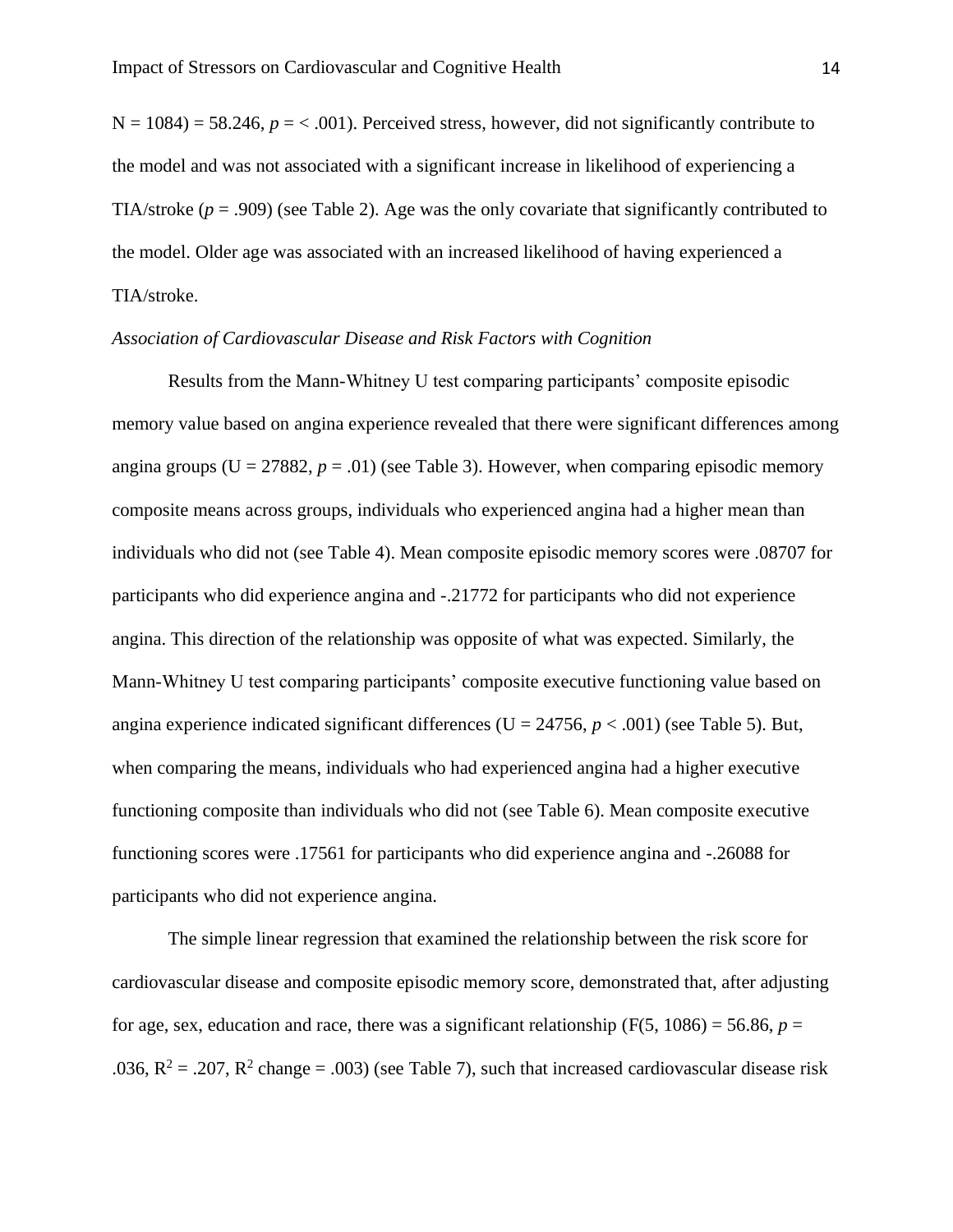was associated with a lower composite episodic memory (see Figure 1). All covariates were significant predictors of composite episodic memory. Younger age and a higher education level were associated with higher composite episodic memory. Males, on average, had a lower composite episodic memory score than females. In addition, there was not a significant effect between risk percentage and executive functioning after adjusting for age, sex, education, and race (F(5, 1086) = 81.85,  $p = .150$ ,  $R^2 = .274$ , change in  $R^2 = .002$ ). All covariates, however, were significant predictors of composite executive functioning (see Table 8). Younger age and a higher education level were also associated with higher composite executive functioning. Females, on average, had a lower composite executive function score than males.

A linear regression indicated that heart disease was a significant predictor of composite episodic memory (F(5, 1081) = 56.67,  $p = .024$ ,  $R^2 = .208$ , change in  $R^2 = .004$ ) even after adjusting for covariates (see Table 9). All covariates were significant predictors of composite episodic memory, as previously mentioned. Similarly, a second linear regression demonstrated that heart disease was not a significant predictor of composite executive function  $(F(5, 1081) =$ 81.24,  $p = .079$ ,  $R^2 = .273$ , change in  $R^2 = .002$ ). All covariates were significant predictors, as previously mentioned (see Table 10).

The linear regression used to predict episodic memory given experience with TIA/stroke demonstrated non-significant results. TIA/stroke was not a significant predictor ( $F(5, 1081) =$ 56.18,  $p = .098$ ,  $R^2 = .206$ , change in  $R^2 = .002$ ). All covariates were significant predictors (see Table 11). Similarly, the second linear regression indicated that TIA/stroke was not a significant predictor of executive functioning (F(5, 1081) = 81.55,  $p = .381$ ,  $R^2 = .274$ , change in  $R^2 = .001$ ). All covariates, however, were significant predictors, and in an identical direction as previously mentioned (see Table 12).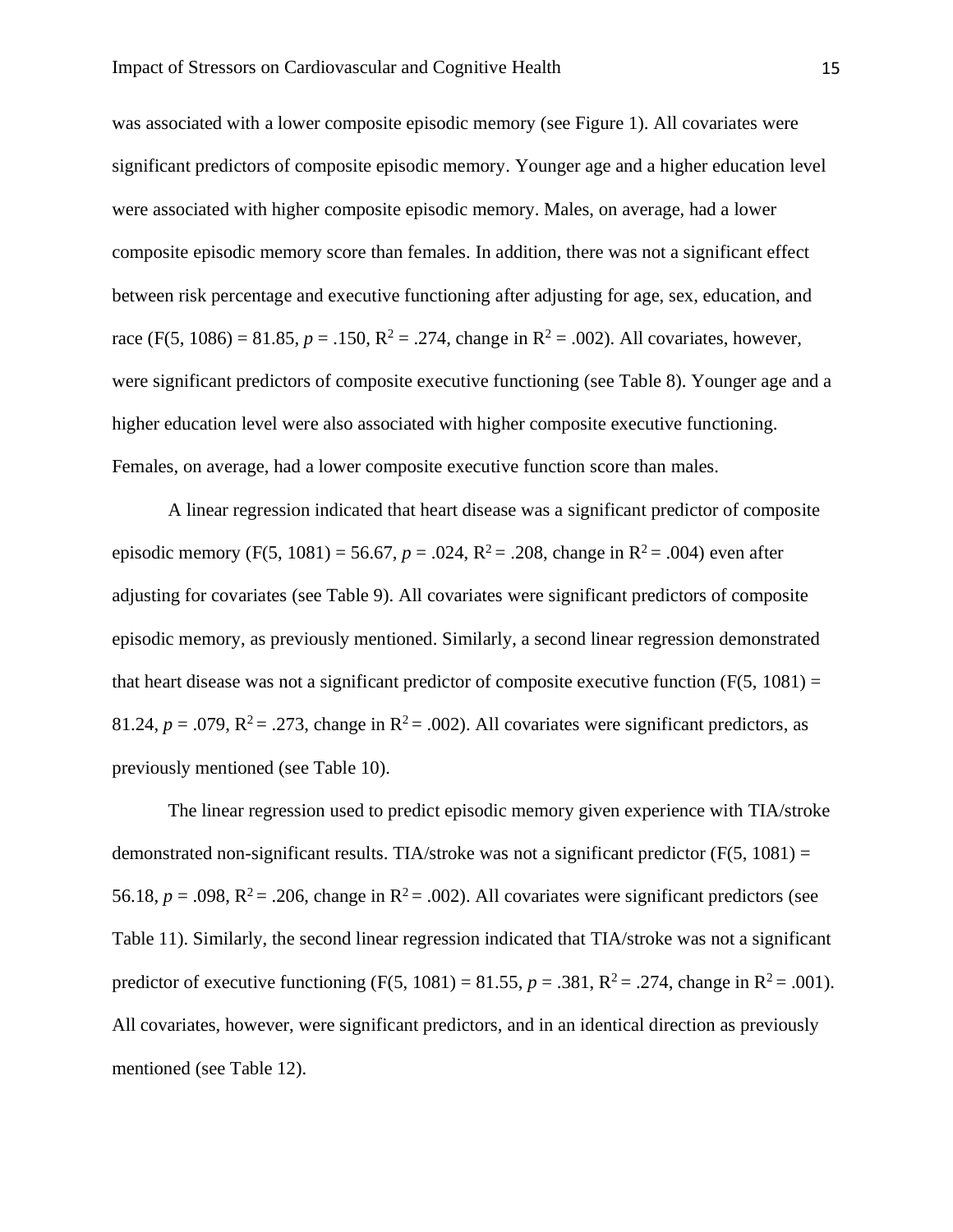# **Discussion**

The present study examined how stress could impact cardiovascular disease, and the relationship between cardiovascular disease and cognition. We found that: 1) stress measured through exposure to traumatic events and perceived stress did not have significant associations with cardiovascular disease and its risk factors; 2) increased risk for cardiovascular disease assessed using the Framingham Risk Score was associated with poorer episodic memory; 3) experience with heart disease was associated with poorer episodic memory; and 4) experience with stroke/TIA was not associated with episodic memory or executive functioning.

Understanding different conceptualizations of stress is important, as each may have a different relationship with the development of cardiovascular disease (Gallo et al., 2014). Our results suggested that exposure to traumatic events did not have significant impacts on cardiovascular disease and its risk factors. These findings do not match what has been found in other studies. One study that examined the presence vs. absence of lifetime trauma exposure found that those exposed to trauma were more likely to report experiencing angina or heart failure (Spitzer et al., 2009). In addition, our study demonstrated that more chronic, perceived stress was not significantly associated with cardiovascular disease and its risk factors. These findings have been mixed in the literature. One study that measured the relationship between the PSS and adverse health outcomes following a heart attack found that moderate to high levels of perceived stress were associated with a greater likelihood of angina (Arnold et al., 2012). Another study that used the PSS did not find it to be a significant predictor of heart failure death or hospitalization (Alhurani et al., 2014).

The relationship between stress and cardiovascular disease may partially be due to inflammation that occurs within the body when stress is experienced. Inflammatory biomarkers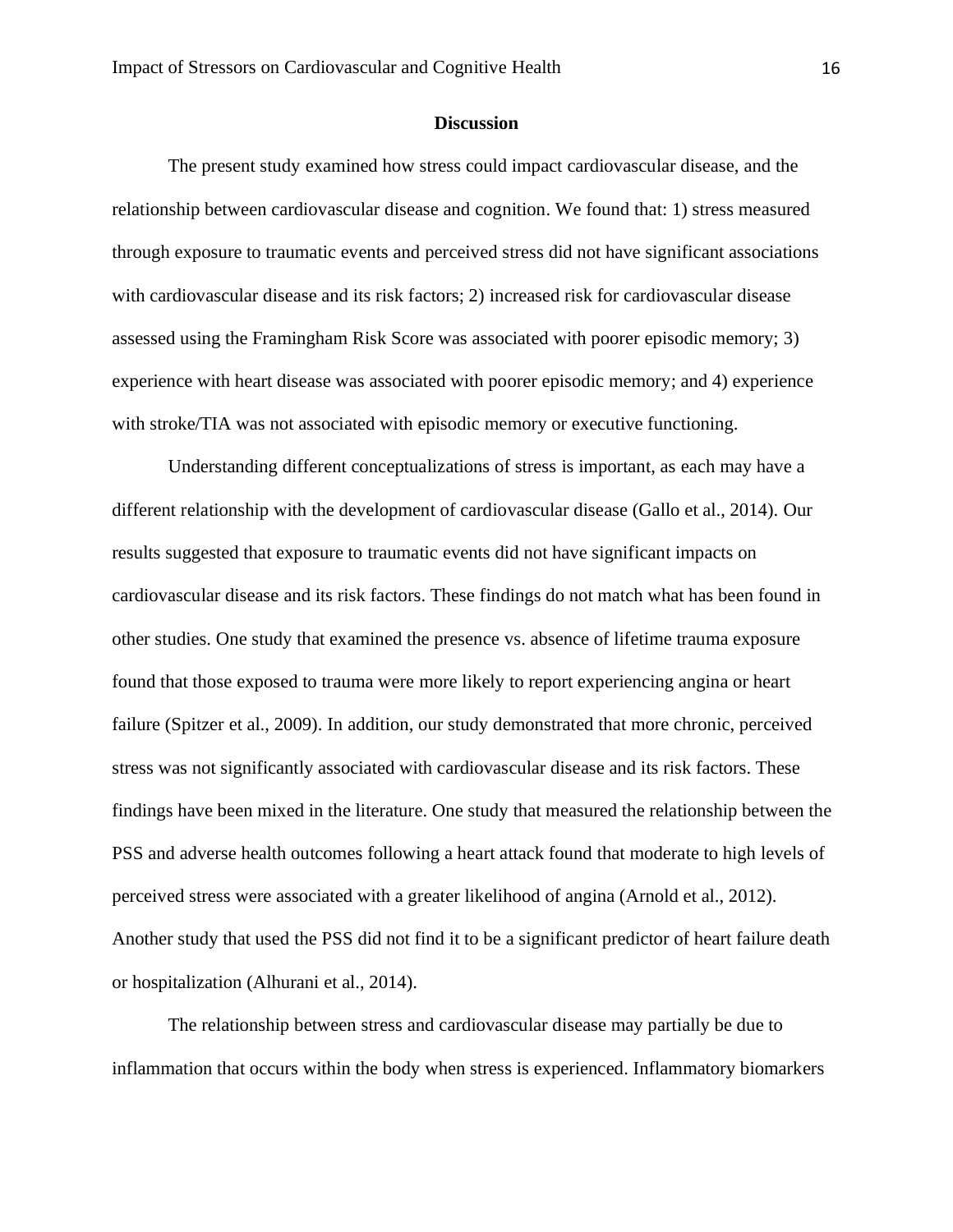such as interleukin 6 (IL-6) can be beneficial to the body at times of stress, as it helps to regulate the immune system and wound-healing processes (Fontes et al., 2015). However, chronically elevated levels of IL-6 may be detrimental to health (Fontes et al., 2015). These elevated levels of IL-6 may be responsible for and related to the development of cardiovascular disease (Zhang et al. 2018), traditional risk factors such as blood pressure and cholesterol (Patterson et al., 2010), angina (Biasucci et al., 1996), and have been present among samples exposed to trauma (Tursich et al., 2014). Experiencing traumatic events may lead to post-traumatic stress disorder (PTSD), which has also been shown to be associated with both IL-6 (Passos et al., 2015) and cardiovascular disease (Emdin et al., 2016; Akosile et al., 2018). Individuals with PTSD may have symptoms such as nightmares, feelings of numbness or social detachment, and avoid situations that remind them of the event they experienced (Coughlin, 2011). It is possible, therefore, that rather than the experience of traumatic events, it is the diagnosis of PTSD and presence of symptoms that have implications for cardiovascular disease and its risk factors. When assessing the relationships between the PSS score and our cardiovascular variables, we found that the average PSS score among our sample was only moderately high. It could be possible, therefore, that this level of stress was not high enough to have an impact on cardiovascular health and demonstrate a significant relationship (Alhurani et al., 2014).

Understanding cardiovascular disease and its risk factors is important, because they may contribute to cognitive decline and the development of Alzheimer's or vascular dementia (Alonso et al., 2009). In our study, higher risk scores were significantly associated with lower composite episodic memory scores, which is in line with previous studies (Song et al, 2020; Dregan et al., 2013). Higher risk scores, however, were not associated with lower composite executive functioning scores. A previous study demonstrated that although risk factors were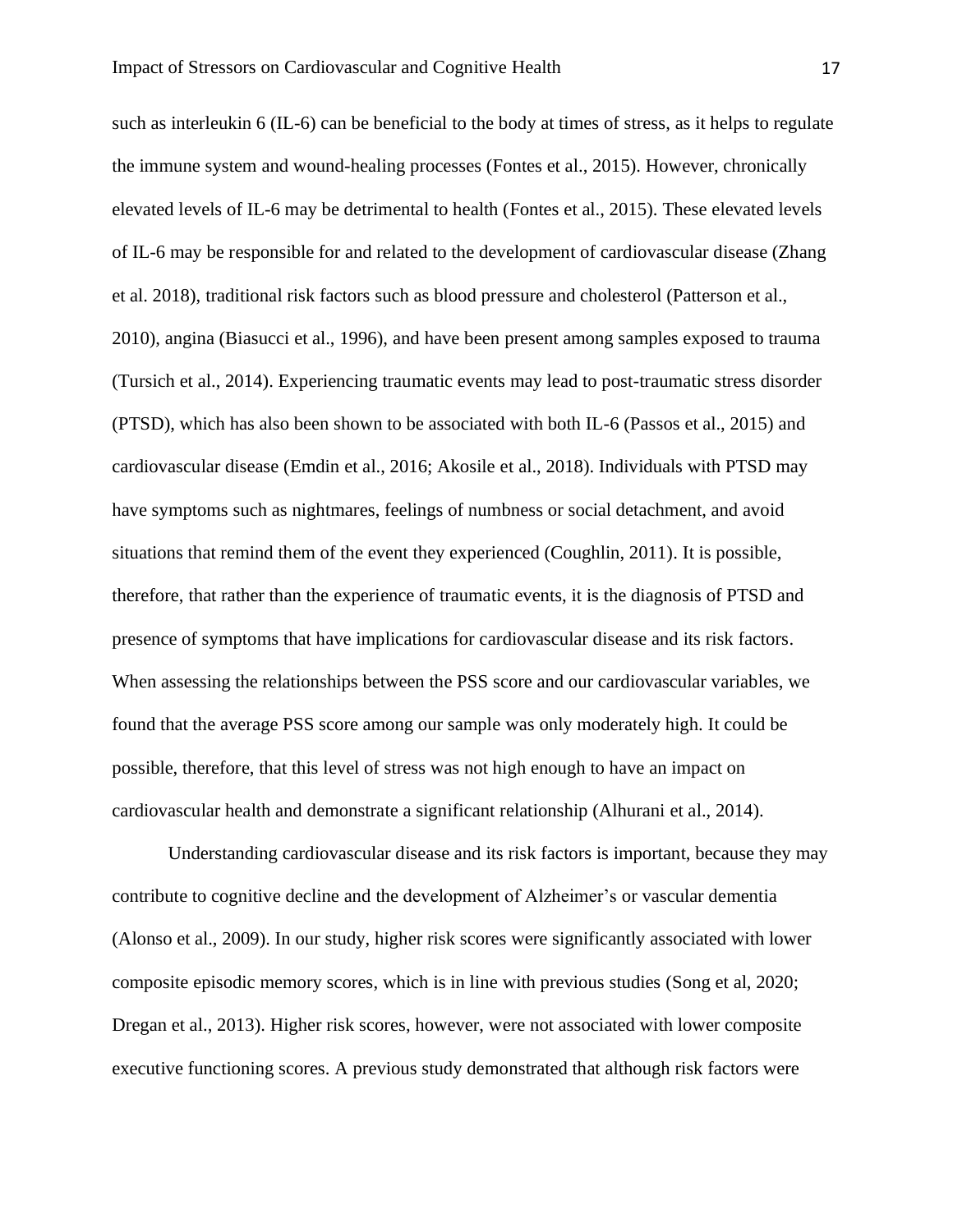associated with deficits in multiple cognitive domains, none were associated with cognitive decline over a four-year period (Ganguli et al., 2014). This suggests that risk factors may lead to more static impairments within certain cognitive domains (i.e., cognitive deficits occur, but remain stable) rather than progressive impairments (i.e., cognitive decline) (Ganguli et al., 2014). This could have been a mechanism behind why the risk score was not associated with executive functioning.

In addition, our results did not demonstrate that the presence of angina led to lower composite episodic memory or executive functioning. We hypothesized that angina would be important to cognition, as it is a symptom of coronary heart disease (i.e., the leading cause of death worldwide) (Hermiz & Sedhai, 2022). It is, however, a complex symptom that can be influenced by multiple aspects such as physical exertion or stress (Boyette & Manna, 2022). Therefore, it may not be a measure of cardiovascular disease risk that is specific enough and diagnosed in a consistent manner (Timmis & Hemingway, 2007).

Our results demonstrated that TIA/stroke was not associated with episodic memory or executive functioning. The present study used a self-report variable that assessed all experiences with TIA/stroke, however, there are actually different kinds of strokes that can occur. Hemorrhagic strokes occur when a blood vessel in the brain bursts, whereas ischemic strokes occur when blood flow to the brain is blocked. Hemorrhagic strokes are generally more severe than ischemic strokes (Andersen et al., 2009). One study found that cognitive impairment occurred more in patients with hemorrhagic strokes rather than ischemic strokes (Renjen et al., 2015). Therefore, studying different stroke types may be a more effective way to assess cognitive impairment. Experiences with heart disease in the present study were shown to be associated with lower composite episodic memory, but not with executive functioning. Unlike the brain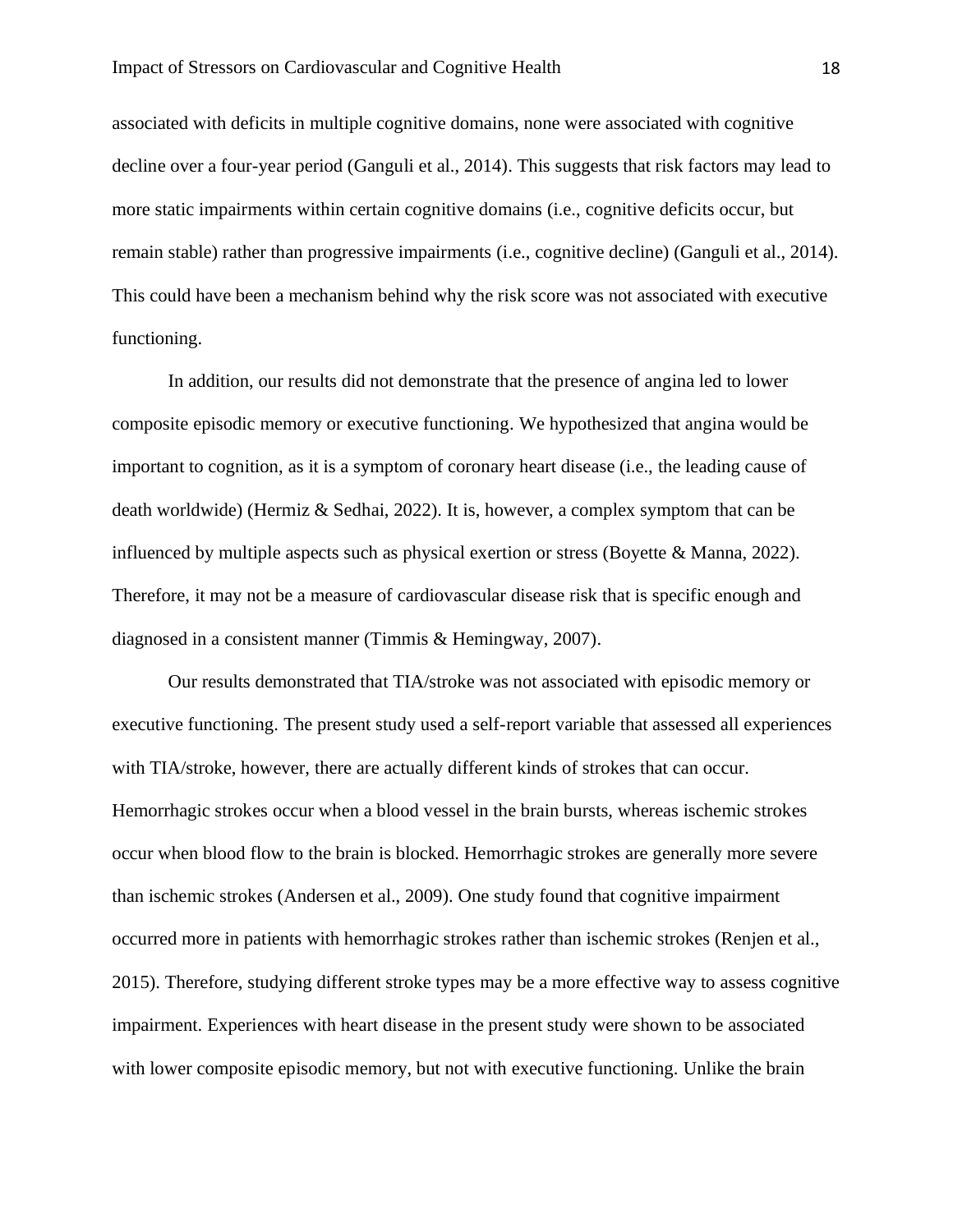damage that can be caused by a stroke, it may be that cognitive impairment from heart disease is minor, and not sufficient enough to cause damage to the brain in a short period of time (Xie et al., 2019). Having a longitudinal design could have made cognitive impairments and/or decline more apparent (Xie et al., 2019).

This study has several strengths. First, the present study observed variables within a large, midlife sample that was more representative of the US population, making it more generalizable. Second, studying CVD experiences and measurable risk factors allows us to simultaneously assess the effect that both can have on cognitive health, helping us to indicate whether one measure is more useful for future preventative care methods than the other. Third, the present study assessed multiple risk factors at one time. Because the presence of each additional risk factor increases one's risk for CVD (D'Agostino et al., 2013), the decision to assess a comprehensive array of factors at one time provides insight into various pathways to the development of cardiovascular disease.

This study also has several limitations. First, for the purpose of this study, experiences such as losing a home to a fire or flood, and a "very serious" self-reported work accident were labeled as "traumatic events". These events, however, may be more nuanced examples of traumatic events, as the DSM-5 refers to an event as traumatic if one perceives their life to be in actual or threatened danger. Second, the use of telephones during the cognitive test may have hindered reaction times for one of the executive functioning components, the Stop Go Switch Task (Hughes et al., 2018). Finally, the present study was cross-sectional. Future studies could consider assessing these relationships longitudinally so that a more cause-and-effect relationship between variables can be proven.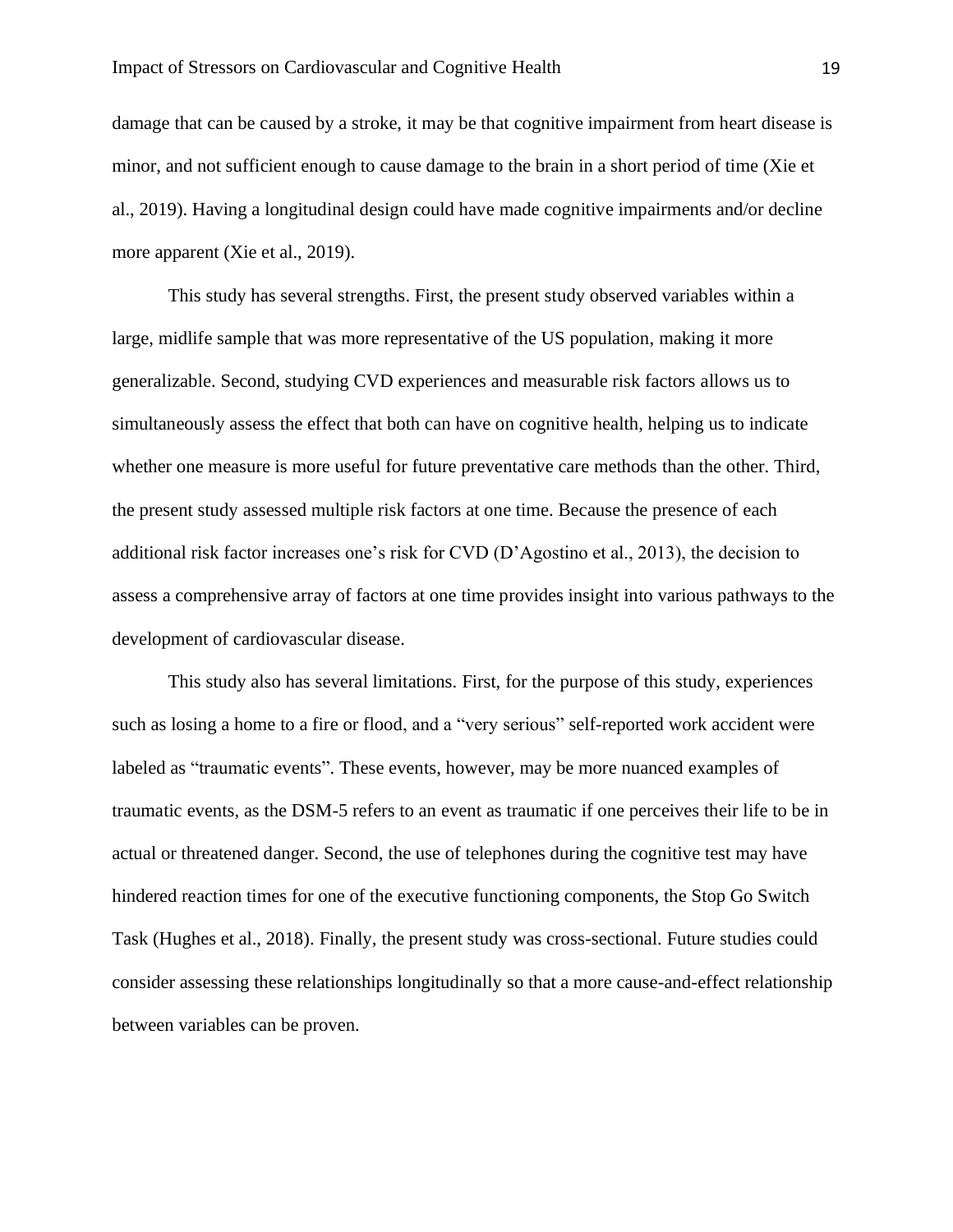In summary, we found that heart disease was associated with episodic memory but not executive functioning, and that TIA/stroke was not associated with cognition. We also found that the Framingham Risk Score was associated with poorer episodic memory but not associated with executive functioning, and that stress was not associated with cardiovascular variables. Future studies using longitudinal follow-up of these variables are needed. Cardiovascular disease is a global issue. It does not discriminate by age, sex, race, or income, and is expected to take the lives of 22.2 million individuals by the year 2030. Many types of CVD, however, are preventable, and monitoring risk factors such as the ones mentioned in this study are a strong way to prevent development of this burden. There is an intricate link between the heart and the brain. Cardiovascular disease and its risk factors have an impact on cognition, especially in areas related to memory and executive functioning, both of which are important components in performing everyday activities. The present study demonstrates the need to create and target screening and preventative efforts in order to reduce the risk of poor cardiovascular health and cognitive impairment in the general population.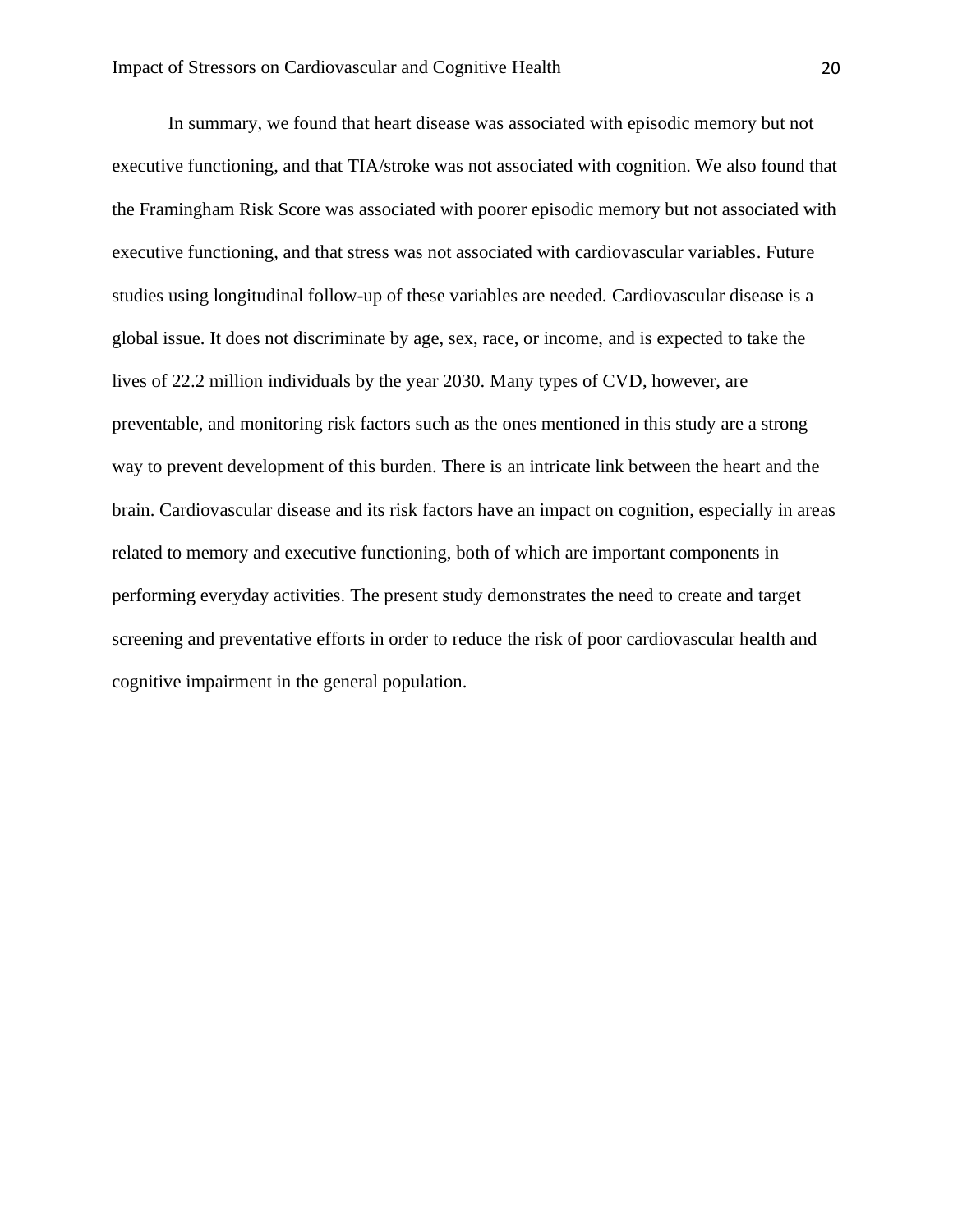Table 1. Demographic and health characteristics of the sample.

|                                                    | $N=1092$       |
|----------------------------------------------------|----------------|
| Age – Range (Mean)                                 | 34-83 (54.91)  |
| Female                                             | 622 (57.0%)    |
| Race                                               |                |
| White                                              | 891 (81.6%)    |
| Black and/or African American                      | 159 (14.6%)    |
| Native American or Alaska Native Aleutian Islander | $13(1.2\%)$    |
| Asian                                              | $3(0.3\%)$     |
| Other                                              | $26(2.4\%)$    |
| <b>Education</b>                                   |                |
| Less than high school                              | 50 (4.5%)      |
| Graduated from high school or GED                  | 242 (22.2%)    |
| Some college no degree                             | 237 (21.7%)    |
| Associate's degree                                 | $81(7.4\%)$    |
| Bachelor's degree                                  | 233 (21.3%)    |
| At least some graduate school                      | 249 (22.8%)    |
| <b>Perceived Stress Scale – Range (Mean)</b>       | $10-48(22.05)$ |
| <b>Experienced Traumatic Stress</b>                | 259 (23.7%)    |
| <b>Experienced Angina</b>                          | 1025 (93.9%)   |
| <b>Experienced Heart Disease</b>                   | $124(11.4\%)$  |
| <b>Experienced TIA/Stroke</b>                      | 44 (4%)        |
| Framingham Risk Score – Range (Mean)               | $1-30(10.64)$  |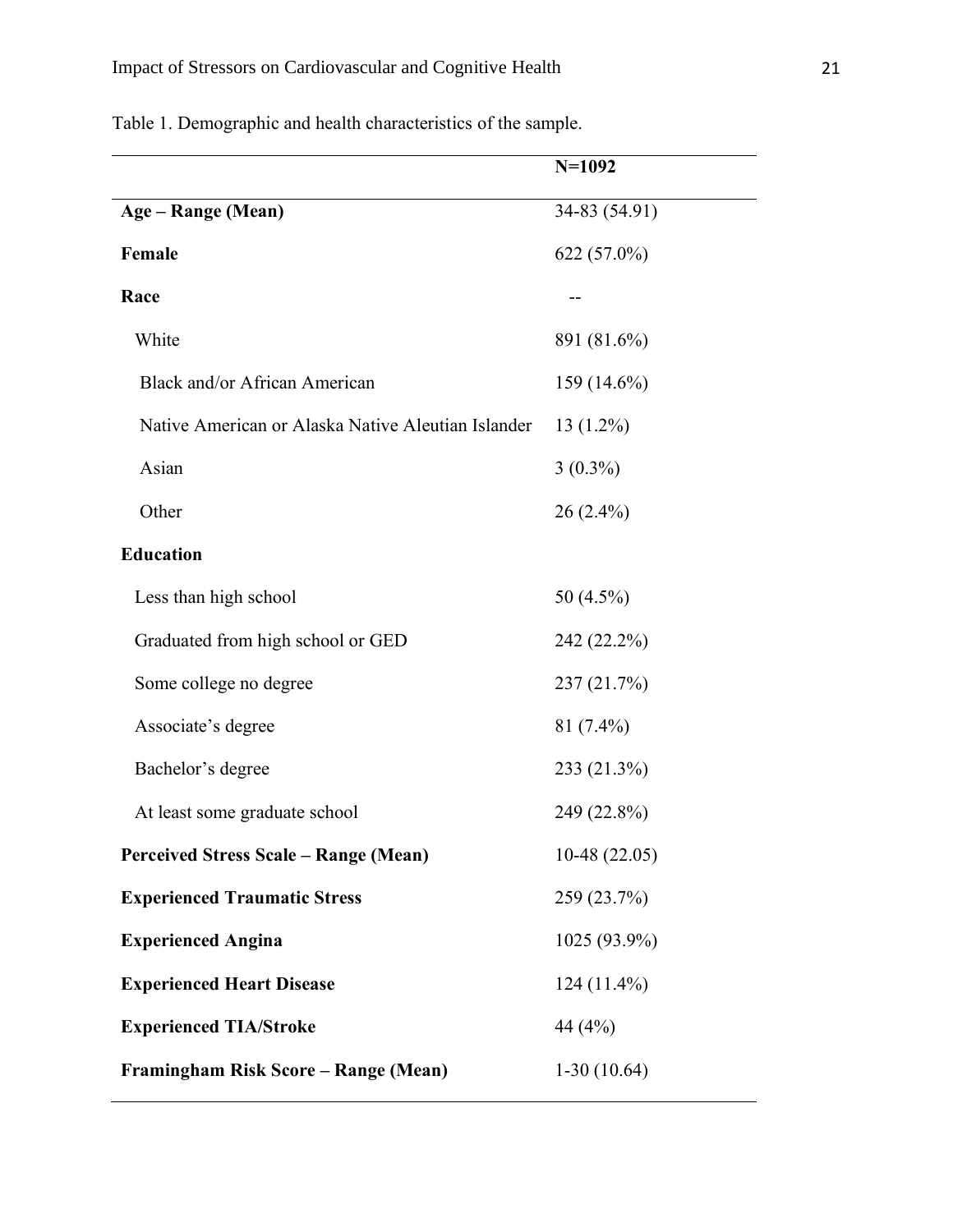| <b>Executive Function Composite – Range (Mean)</b> | $-4.18 - 2.90(.148)$ |
|----------------------------------------------------|----------------------|
| Episodic Memory Composite – Range (Mean)           | $-2.59 - 3.40(.068)$ |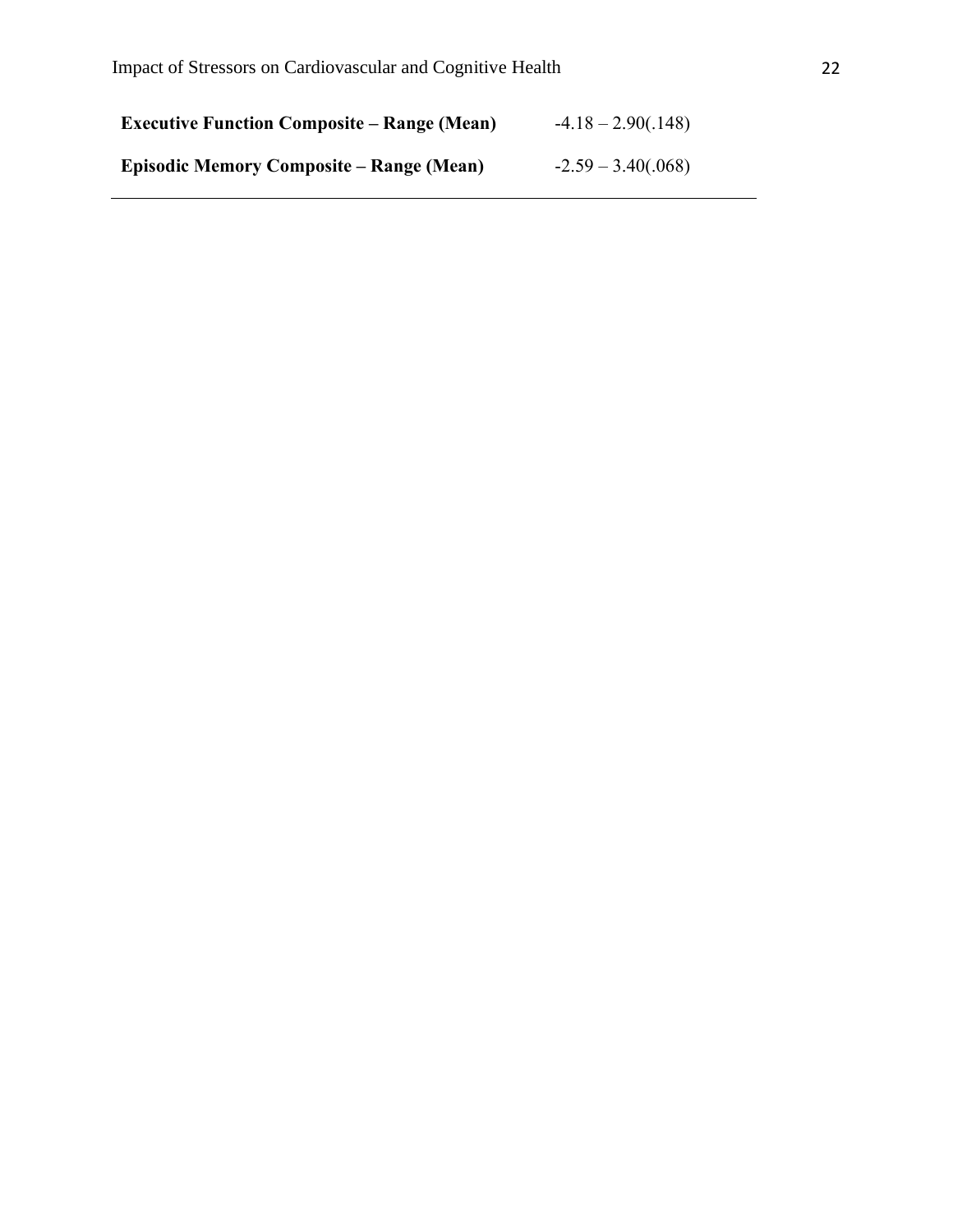|                         | B        | S.E.  | Wald           | df           | Sig     | Exp(B)   |
|-------------------------|----------|-------|----------------|--------------|---------|----------|
| Age                     | $-0.095$ | 0.015 | 39.707         | $\mathbf{1}$ | < 0.001 | 0.909    |
| Sex(1)                  | 0.004    | 0.328 | $\overline{0}$ | 1            | 0.991   | 1.004    |
| Perceived Stress Scale  | $-0.003$ | 0.028 | 0.013          | 1            | 0.909   | 0.997    |
| Race(Binned)            | $-0.438$ | 0.436 | 1.011          | $\mathbf{1}$ | 0.315   | 0.645    |
| Education(Binned)       |          |       | 1.769          | 3            | 0.622   |          |
| Education(Binned) $(1)$ | 0.609    | 0.562 | 1.174          | 1            | 0.279   | 1.839    |
| Education(Binned) $(2)$ | 0.764    | 0.593 | 1.664          | 1            | 0.197   | 2.148    |
| Education(Binned)(3)    | 0.483    | 0.597 | 0.653          | 1            | 0.419   | 1.621    |
| Constant                | 8.511    | 1.379 | 38.089         | 1            | < 0.001 | 4969.729 |

Table 2. Results of the logistic regression between PSS and TIA/stroke.

*Note:* Results demonstrate that scores from the PSS did not significantly contribute to an increased likelihood of experiencing a TIA/stroke, after adjusting for covariates.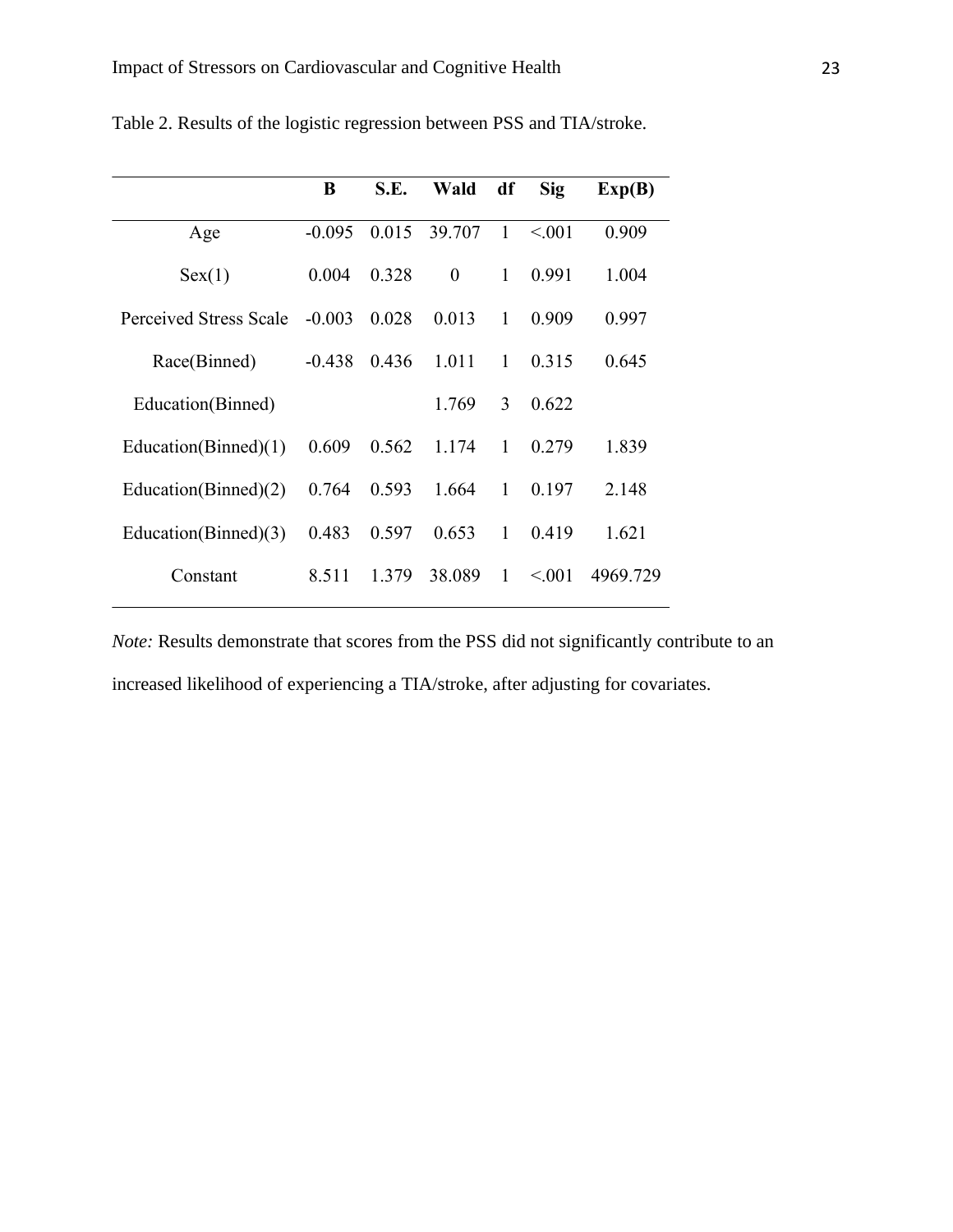| <b>Test Statistics</b>                      |                           |
|---------------------------------------------|---------------------------|
|                                             | Episodic Memory Composite |
| Mann-Whitney U                              | 27882                     |
| Wilcoxon W                                  | 30160                     |
| Z                                           | $-2.582$                  |
| Asymp. Sig. (2-tailed)                      | .010                      |
| Grouping Variable: Presence of Angina<br>a. |                           |

Table 3. Results of the Mann-Whitney U test between angina and episodic memory.

*Note:* Results demonstrate that there were significant differences in participants' episodic memory composite score based on presence of angina.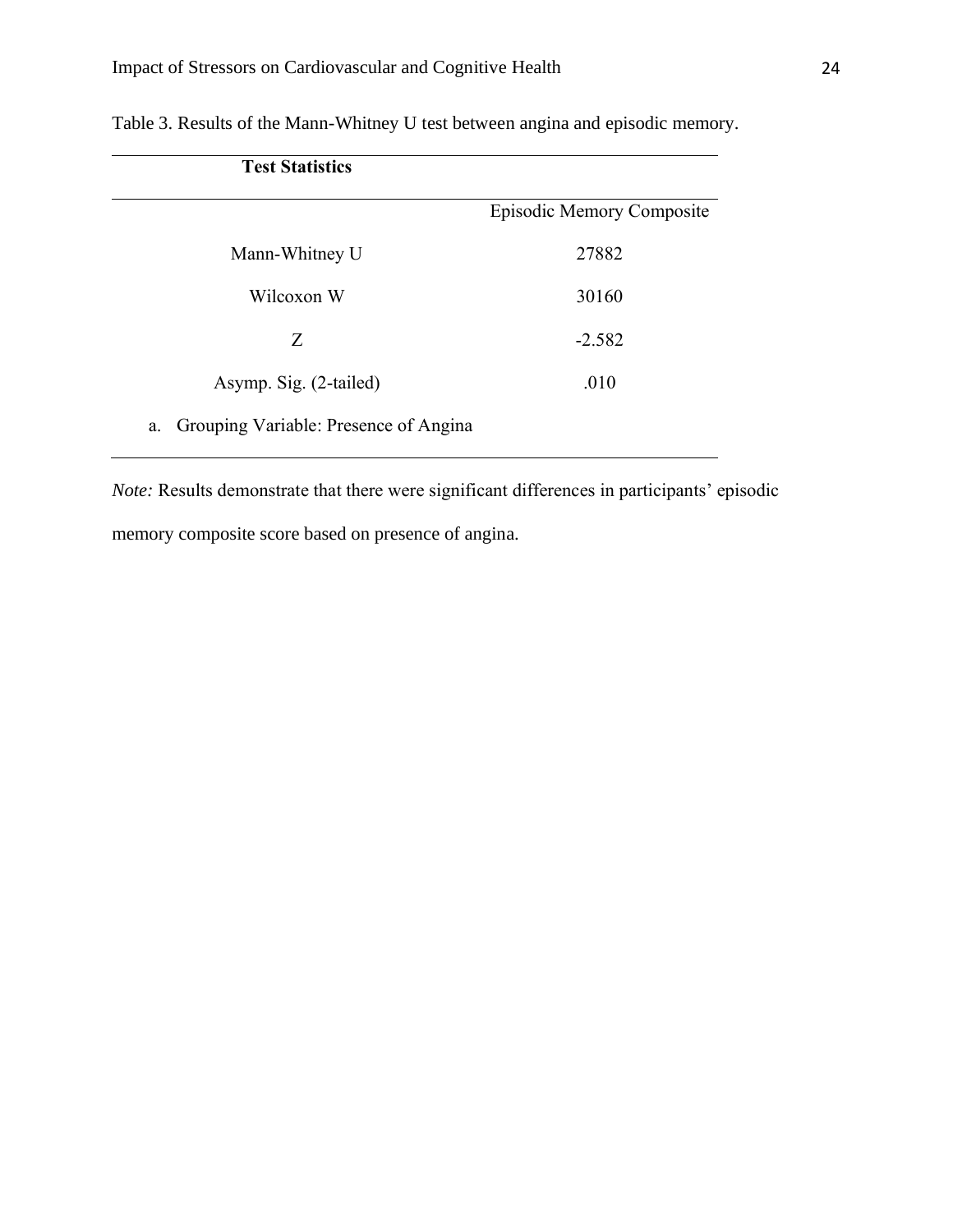| <b>Episodic Memory Composite Scores</b> |            |      |                |
|-----------------------------------------|------------|------|----------------|
| Presence of Angina                      | Mean       | N    | Std. Deviation |
| N <sub>o</sub>                          | $-0.21772$ | 67   | 1.077836       |
| Yes                                     | 0.08707    | 1025 | 0.905784       |
| Total                                   | 0.06837    | 1092 | 0.919616       |

Table 4. Comparison of mean episodic memory composite scores based on angina category

*Note:* Presence of angina was associated with a higher episodic memory composite.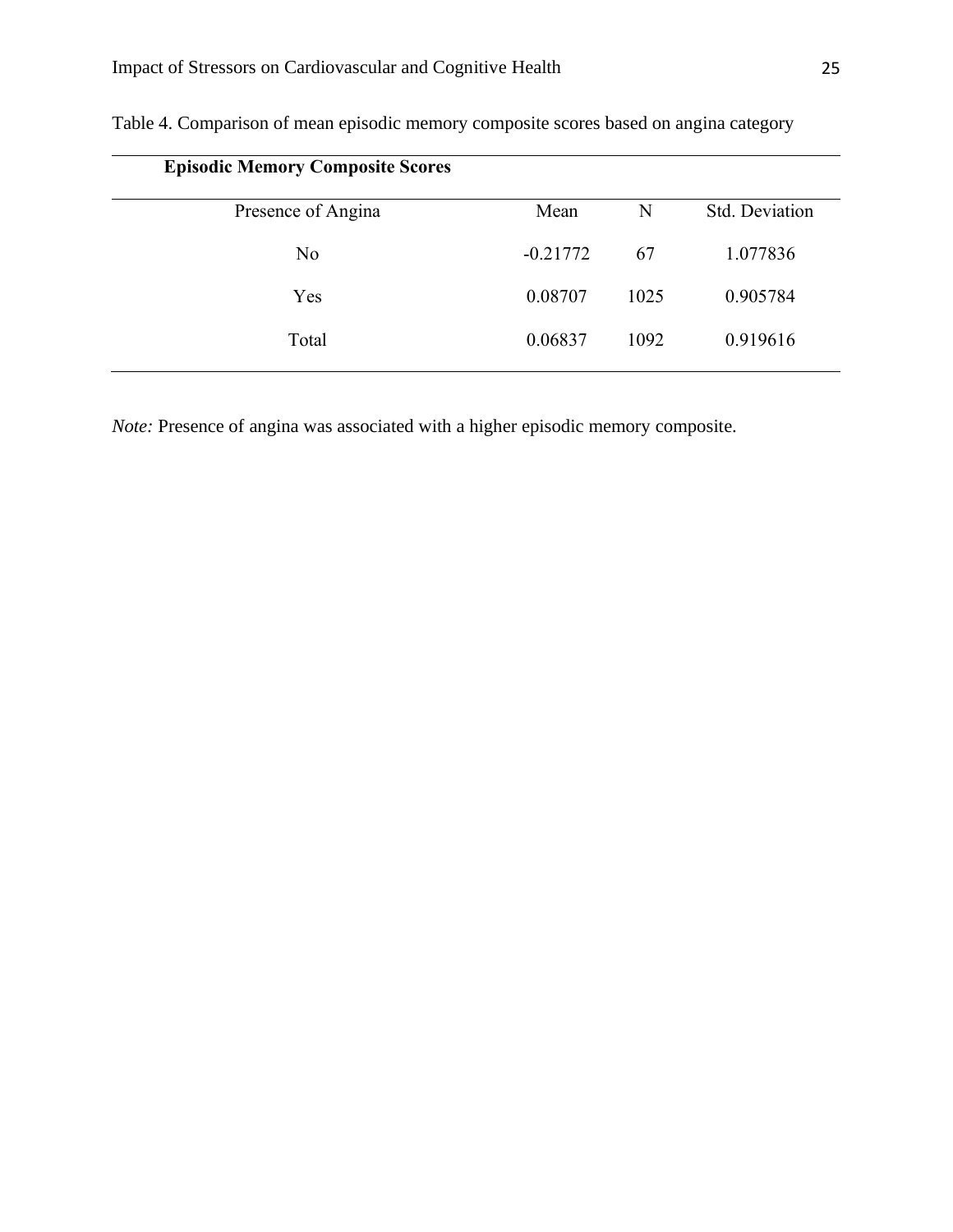| <b>Test Statistics</b>                      |                                     |
|---------------------------------------------|-------------------------------------|
|                                             | <b>Executive Function Composite</b> |
| Mann-Whitney U                              | 24756                               |
| Wilcoxon W                                  | 27034                               |
| Ζ                                           | $-3.831$                            |
| Asymp. Sig. (2-tailed)                      | < 0.01                              |
| Grouping Variable: Presence of Angina<br>a. |                                     |

Table 5. Results of the Mann-Whitney U test between angina and executive function

*Note:* Results demonstrate that there were significant differences in participants' executive function composite score based on presence of angina.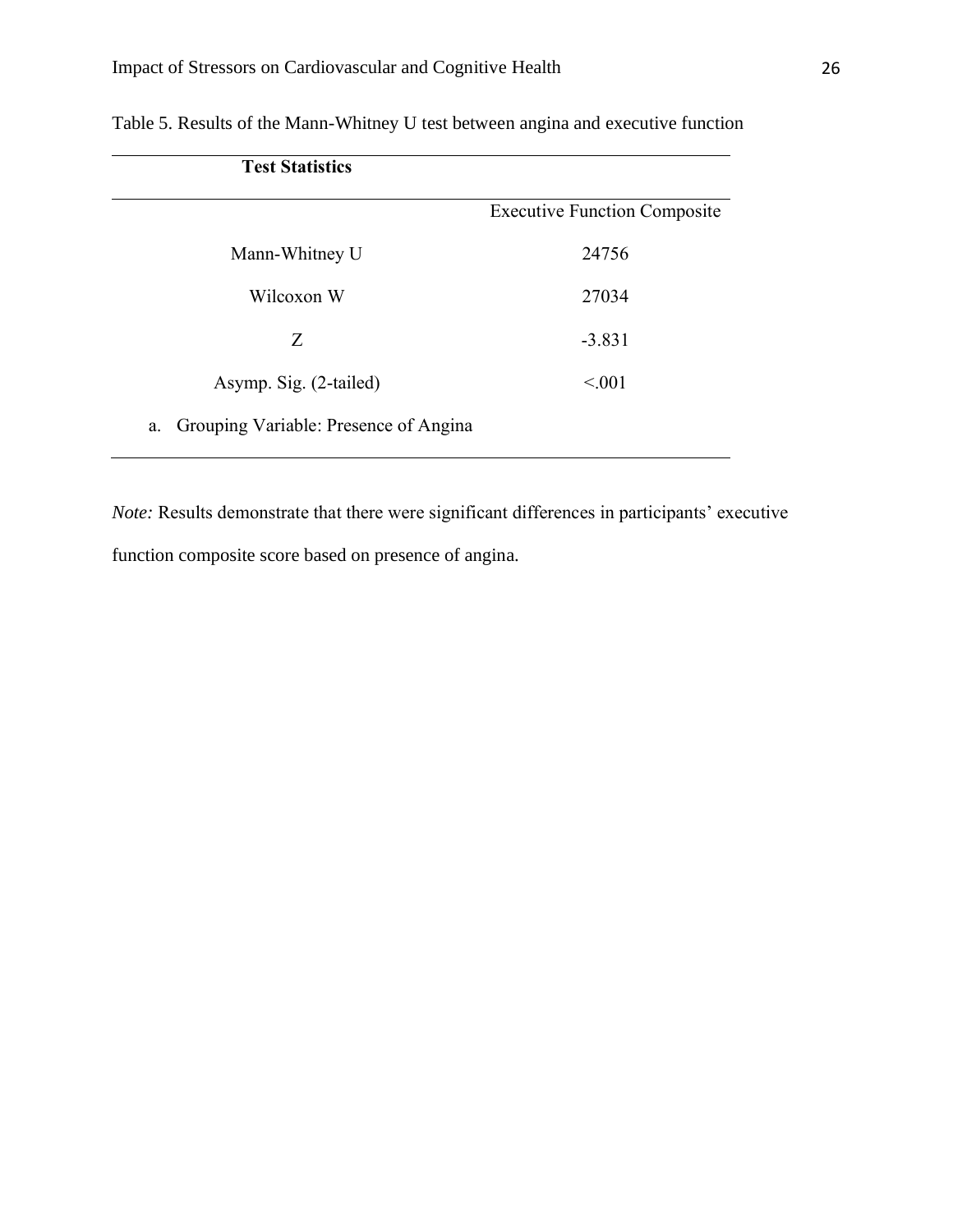| <b>Executive Function Composite Scores</b> |            |      |                |
|--------------------------------------------|------------|------|----------------|
| Presence of Angina                         | Mean       | N    | Std. Deviation |
| N <sub>o</sub>                             | $-0.26088$ | 67   | 0.857463       |
| Yes                                        | 0.17561    | 1025 | 0.906756       |
| Total                                      | 0.14883    | 1092 | 0.909491       |

Table 6. Comparison of mean executive function composite scores based on angina category

*Note:* Presence of angina was associated with a higher executive function composite.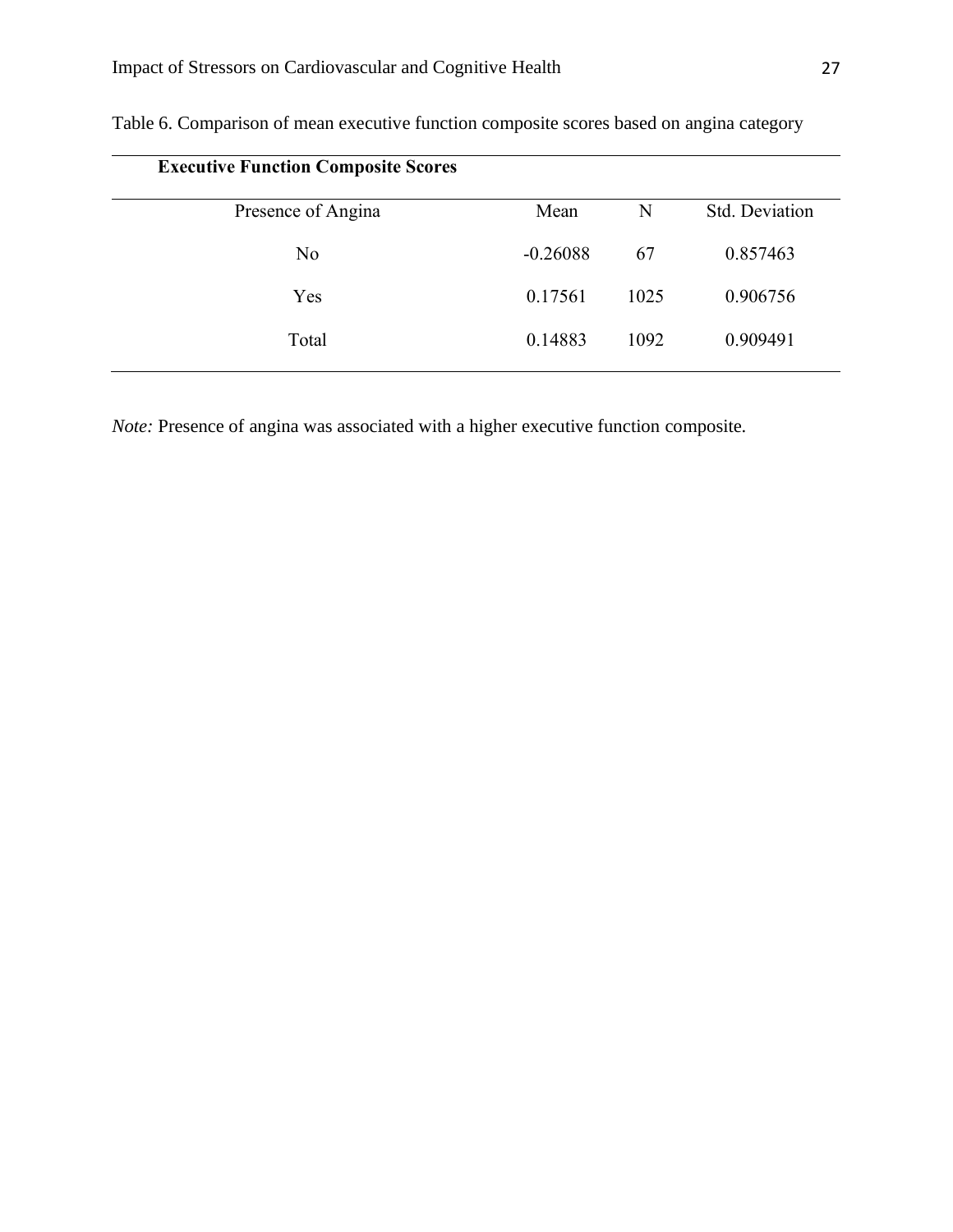

Figure 1*.* The relationship between FRS and episodic memory composite scores. A higher FRS was associated with a lower episodic memory composite score. Covariates of age, sex, education, and race were controlled for.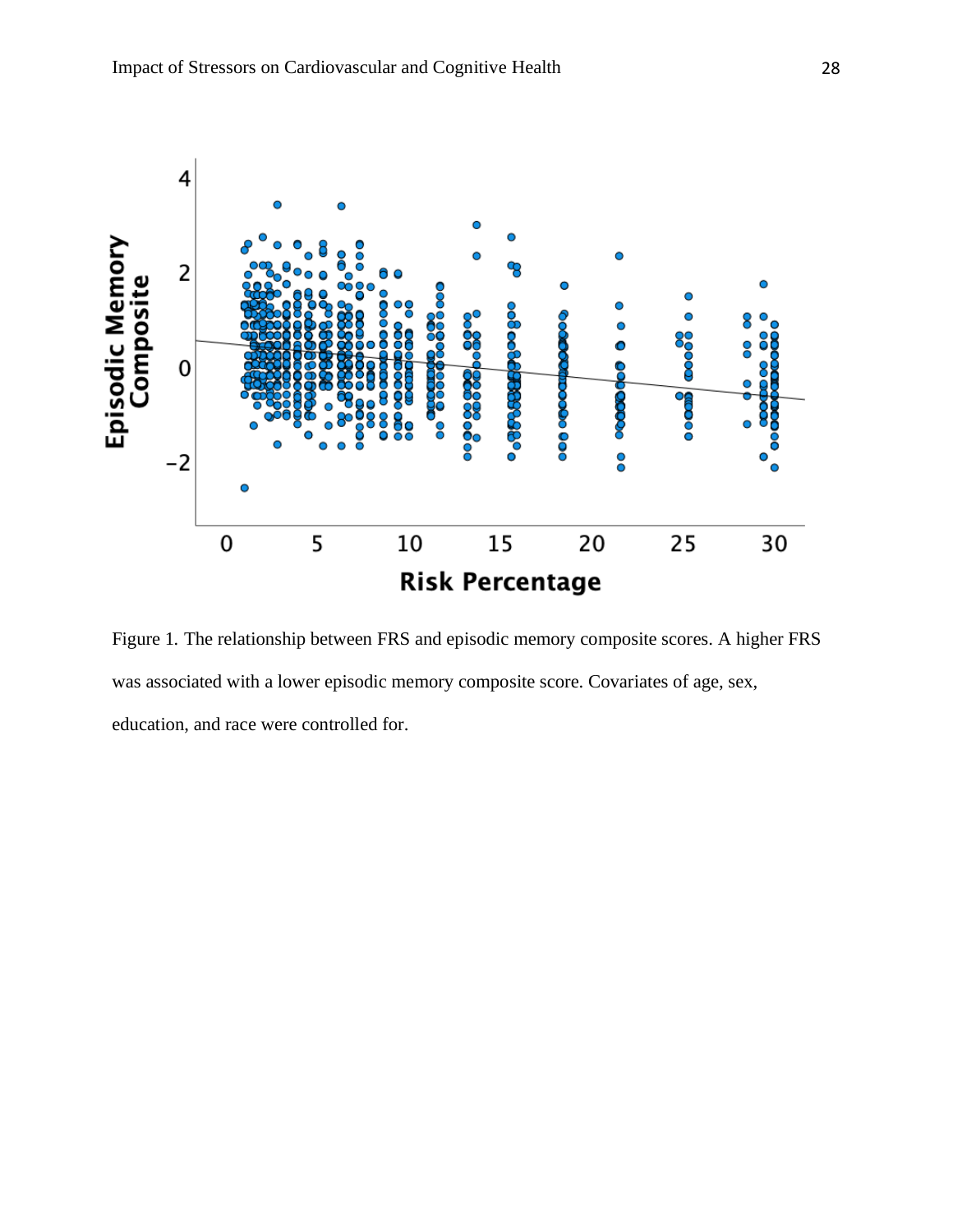|                |            |          | Std.         |             |          |         |
|----------------|------------|----------|--------------|-------------|----------|---------|
| <b>Model</b>   |            | $\bf{B}$ | <b>Error</b> | <b>Beta</b> | t        | Sig.    |
|                |            |          |              |             |          |         |
| $\mathbf{1}$   | (Constant) | $-0.133$ | 0.181        |             | $-0.739$ | 0.46    |
|                | Age        | $-0.021$ | 0.002        | $-0.262$    | $-9.612$ | < 0.001 |
|                | <b>Sex</b> | 0.54     | 0.05         | 0.291       | 10.709   | < 0.01  |
|                | Education  | 0.078    | 0.01         | 0.213       | 7.799    | < 0.001 |
|                | Race       | $-0.08$  | 0.029        | $-0.074$    | $-2.7$   | 0.007   |
| $\overline{2}$ | (Constant) | $-0.121$ | 0.18         |             | $-0.672$ | 0.502   |
|                | Age        | $-0.017$ | 0.003        | $-0.212$    | $-5.81$  | < 0.001 |
|                | <b>Sex</b> | 0.469    | 0.061        | 0.253       | 7.739    | < 0.01  |
|                | Education  | 0.075    | 0.01         | 0.205       | 7.446    | < 0.001 |
|                | Race       | $-0.079$ | 0.029        | $-0.073$    | $-2.68$  | 0.007   |
|                | <b>FRS</b> | $-0.009$ | 0.004        | $-0.086$    | $-2.099$ | 0.036   |
|                |            |          |              |             |          |         |

Table 7. Results of the linear regression between the FRS and episodic memory

*Note:* Results demonstrate that a higher FRS significantly predicted poorer episodic memory composite scores after adjusting for covariates.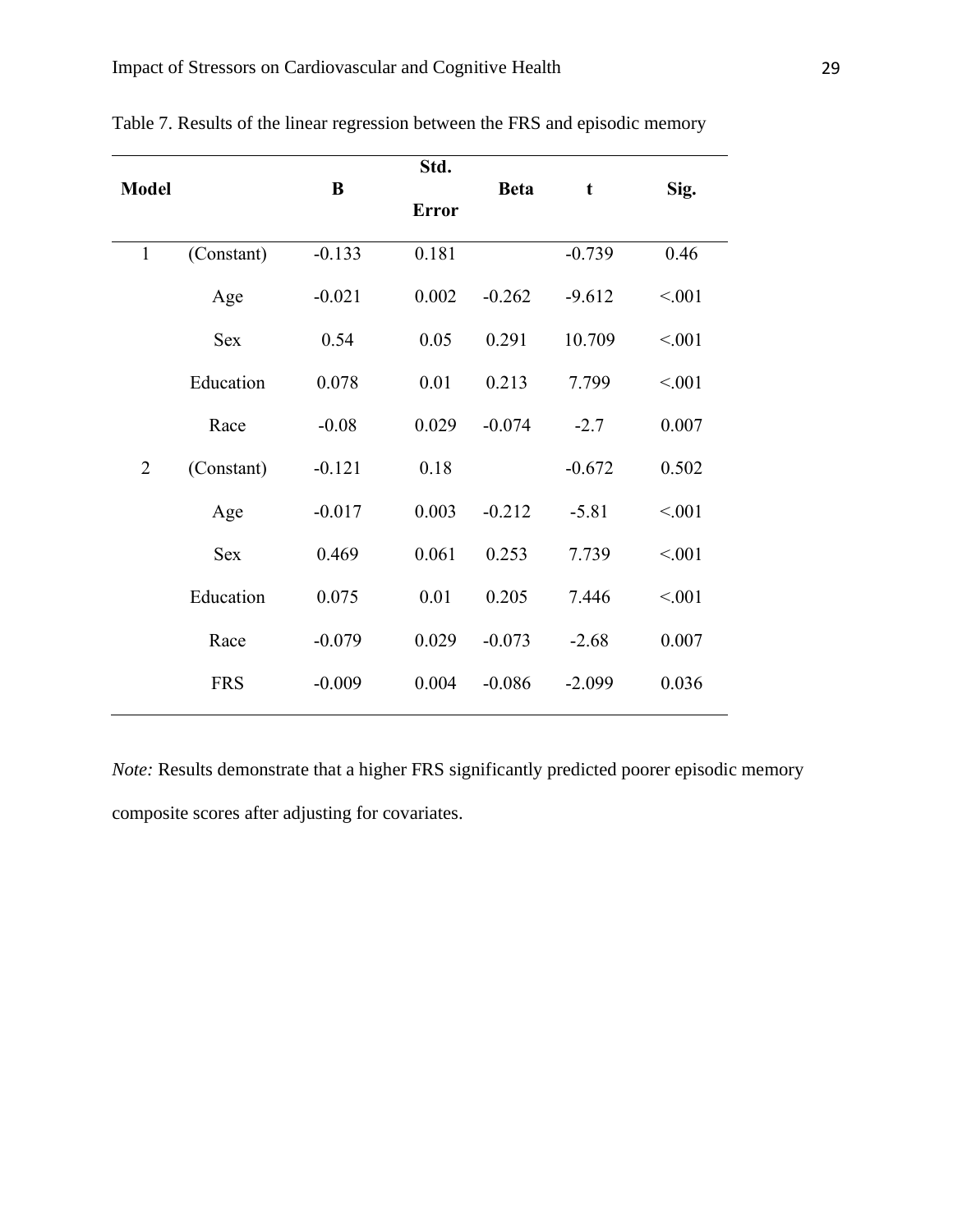|                |            |          | Std.         |             |           |         |
|----------------|------------|----------|--------------|-------------|-----------|---------|
| <b>Model</b>   |            | $\bf{B}$ | <b>Error</b> | <b>Beta</b> | t         | Sig.    |
|                |            |          |              |             |           |         |
| $\mathbf{1}$   | (Constant) | 1.167    | 0.171        |             | 6.833     | < 0.001 |
|                | Age        | $-0.026$ | 0.002        | $-0.338$    | $-12.947$ | < 0.001 |
|                | <b>Sex</b> | $-0.161$ | 0.048        | $-0.088$    | $-3.377$  | < 0.01  |
|                | Education  | 0.12     | 0.01         | 0.33        | 12.645    | < 0.001 |
|                | Race       | $-0.176$ | 0.028        | $-0.165$    | $-6.306$  | < 0.001 |
| $\overline{2}$ | (Constant) | 1.175    | 0.171        |             | 6.88      | < 0.001 |
|                | Age        | $-0.024$ | 0.003        | $-0.305$    | $-8.734$  | < 0.001 |
|                | Sex        | $-0.207$ | 0.057        | $-0.113$    | $-3.609$  | < 0.01  |
|                | Education  | 0.118    | 0.01         | 0.325       | 12.331    | < 0.001 |
|                | Race       | $-0.175$ | 0.028        | $-0.164$    | $-6.293$  | < 0.001 |
|                | <b>FRS</b> | $-0.006$ | 0.004        | $-0.057$    | $-1.442$  | 0.15    |
|                |            |          |              |             |           |         |

Table 8. Results of the linear regression between the FRS and executive functioning

*Note:* Results demonstrate that a higher FRS did not significantly predict poorer executive function composite scores after adjusting for covariates.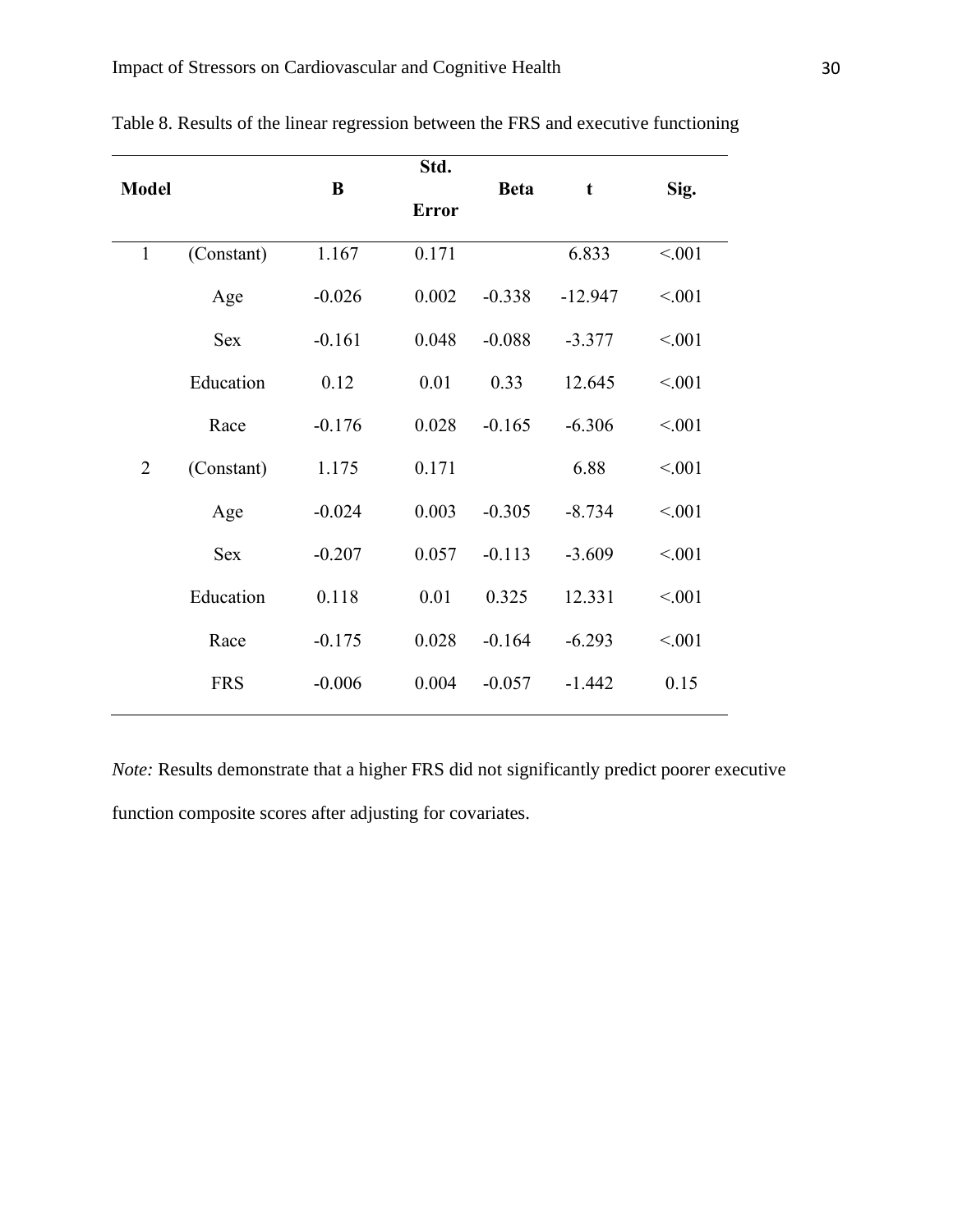| <b>Model</b>   |                                      | B        | <b>Std. Error</b> | <b>Beta</b> | t        | Sig.   |
|----------------|--------------------------------------|----------|-------------------|-------------|----------|--------|
| 1              | (Constant)                           | $-0.137$ | 0.181             |             | $-0.754$ | 0.451  |
|                | Age                                  | $-0.021$ | 0.002             | $-0.261$    | $-9.535$ | < 0.01 |
|                | Sex                                  | 0.54     | 0.051             | 0.291       | 10.677   | < 0.01 |
|                | Education                            | 0.078    | 0.01              | 0.213       | 7.773    | < 0.01 |
|                | Race                                 | $-0.078$ | 0.029             | $-0.073$    | $-2.657$ | 0.008  |
| $\overline{2}$ | (Constant)                           | $-0.545$ | 0.256             |             | $-2.129$ | 0.033  |
|                | Age                                  | $-0.019$ | 0.002             | $-0.242$    | $-8.452$ | < 0.01 |
|                | <b>Sex</b>                           | 0.525    | 0.051             | 0.283       | 10.337   | < 0.01 |
|                | Education                            | 0.077    | 0.01              | 0.21        | 7.675    | < 0.01 |
|                | Race                                 | $-0.077$ | 0.029             | $-0.071$    | $-2.606$ | 0.009  |
|                | <b>Experience with Heart Disease</b> | 0.187    | 0.083             | 0.065       | 2.258    | 0.024  |

Table 9*.* Results of the linear regression between heart disease and episodic memory composite scores

*Note:* Results demonstrate that having heart disease significantly predicted poorer episodic memory composite scores after adjusting for covariates.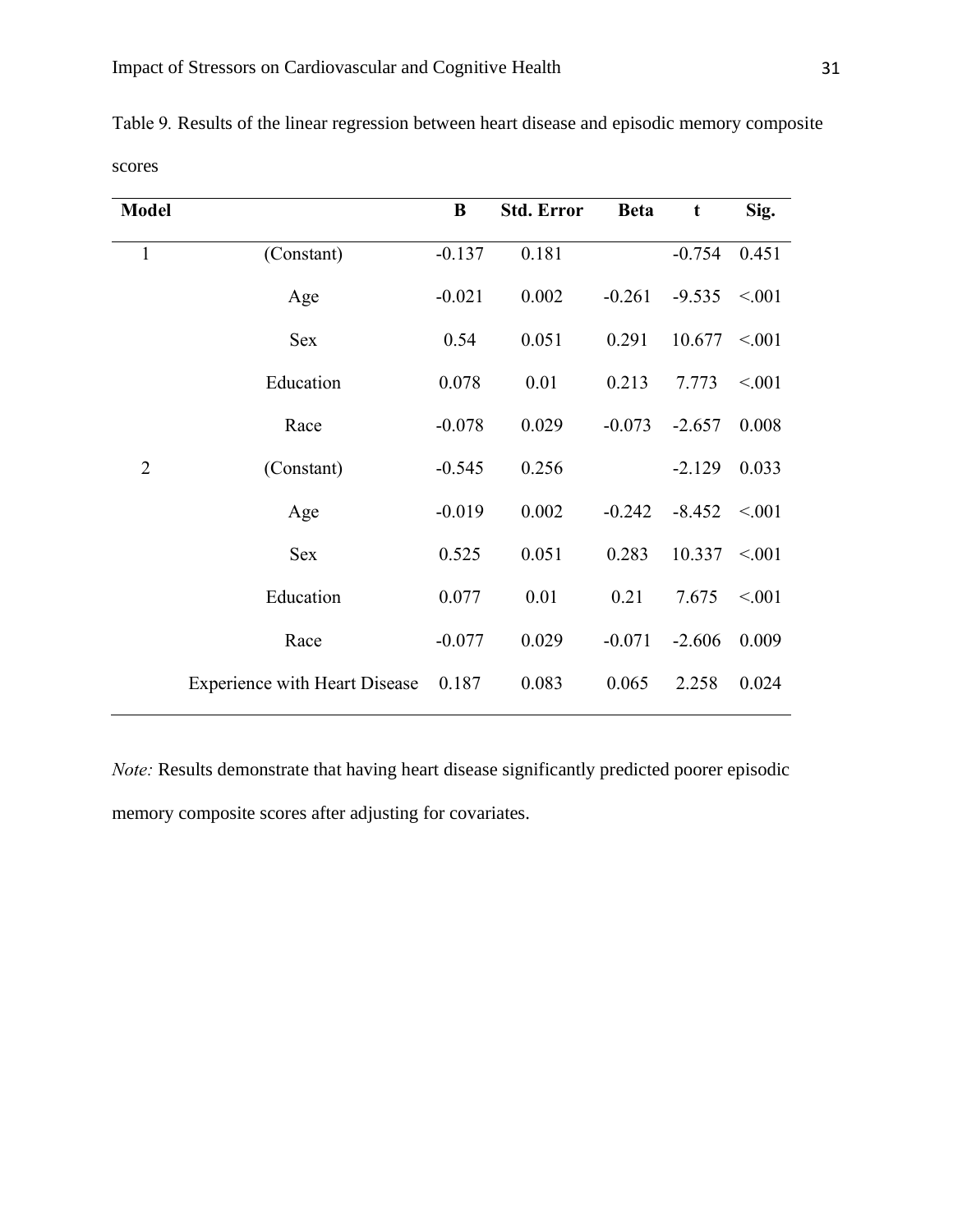| <b>Model</b>   |                                      | $\bf{B}$ | <b>Std. Error</b> | <b>Beta</b> | t         | Sig.    |
|----------------|--------------------------------------|----------|-------------------|-------------|-----------|---------|
| 1              | (Constant)                           | 1.132    | 0.172             |             | 6.594     | < 0.01  |
|                | Age                                  | $-0.026$ | 0.002             | $-0.333$    | $-12.711$ | < 0.01  |
|                | <b>Sex</b>                           | $-0.156$ | 0.048             | $-0.085$    | $-3.259$  | 0.001   |
|                | Education                            | 0.121    | 0.01              | 0.333       | 12.718    | < 0.01  |
|                | Race                                 | $-0.175$ | 0.028             | $-0.165$    | $-6.291$  | < 0.001 |
| $\overline{2}$ | (Constant)                           | 0.831    | 0.242             |             | 3.434     | < 0.01  |
|                | Age                                  | $-0.025$ | 0.002             | $-0.319$    | $-11.628$ | < 0.01  |
|                | <b>Sex</b>                           | $-0.166$ | 0.048             | $-0.091$    | $-3.454$  | < 0.001 |
|                | Education                            | 0.12     | 0.01              | 0.331       | 12.635    | < 0.01  |
|                | Race                                 | $-0.174$ | 0.028             | $-0.164$    | $-6.252$  | < 0.01  |
|                | <b>Experience with Heart Disease</b> | 0.138    | 0.078             | 0.048       | 1.756     | 0.079   |

Table 10. Results of the linear regression between heart disease and executive function

composite scores

*Note:* Results demonstrate that having heart disease did not significantly predict poorer executive function composite scores after adjusting for covariates.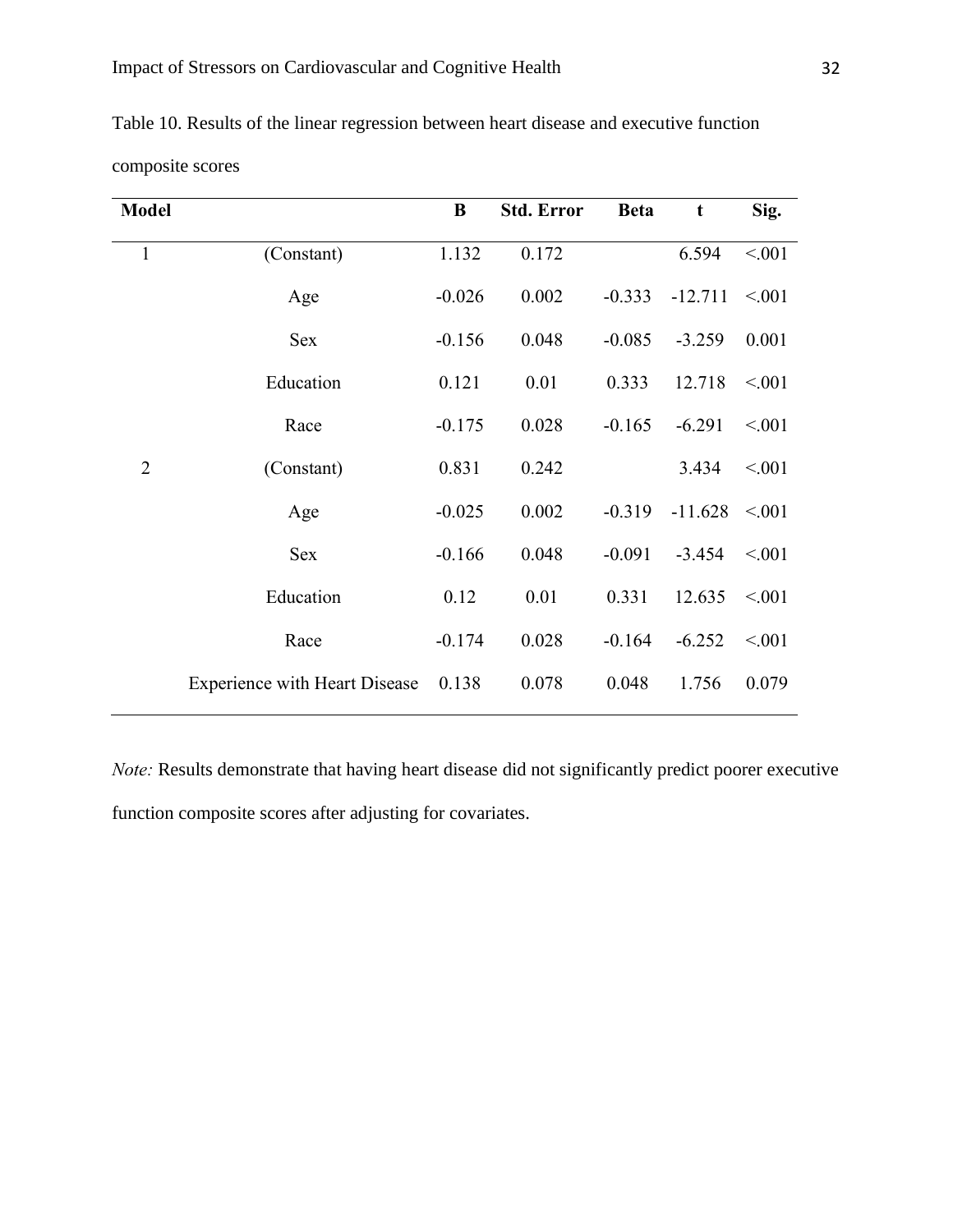| <b>Model</b>   |                            | B        | <b>Std. Error</b> | <b>Beta</b> | t        | Sig.    |
|----------------|----------------------------|----------|-------------------|-------------|----------|---------|
| $\mathbf{1}$   | (Constant)                 | $-0.135$ | 0.181             |             | $-0.748$ | 0.455   |
|                | Age                        | $-0.021$ | 0.002             | $-0.261$    | $-9.56$  | < 0.001 |
|                | <b>Sex</b>                 | 0.541    | 0.051             | 0.291       | 10.698   | < 0.001 |
|                | Education                  | 0.079    | 0.01              | 0.213       | 7.801    | < 0.001 |
|                | Race                       | $-0.084$ | 0.03              | $-0.077$    | $-2.826$ | 0.005   |
| $\overline{2}$ | (Constant)                 | $-0.598$ | 0.333             |             | $-1.797$ | 0.073   |
|                | Age                        | $-0.02$  | 0.002             | $-0.251$    | $-8.987$ | < 0.001 |
|                | <b>Sex</b>                 | 0.54     | 0.05              | 0.291       | 10.699   | < 0.01  |
|                | Education                  | 0.078    | 0.01              | 0.213       | 7.777    | < 0.001 |
|                | Race                       | $-0.083$ | 0.03              | $-0.076$    | $-2.763$ | 0.006   |
|                | Experience with TIA/Stroke | 0.214    | 0.129             | 0.046       | 1.656    | 0.098   |

Table 11. Results of the linear regression between TIA/stroke and episodic memory composite scores

*Note:* Results demonstrate that having a TIA/stroke did not significantly predict poorer episodic memory composite scores after adjusting for covariates.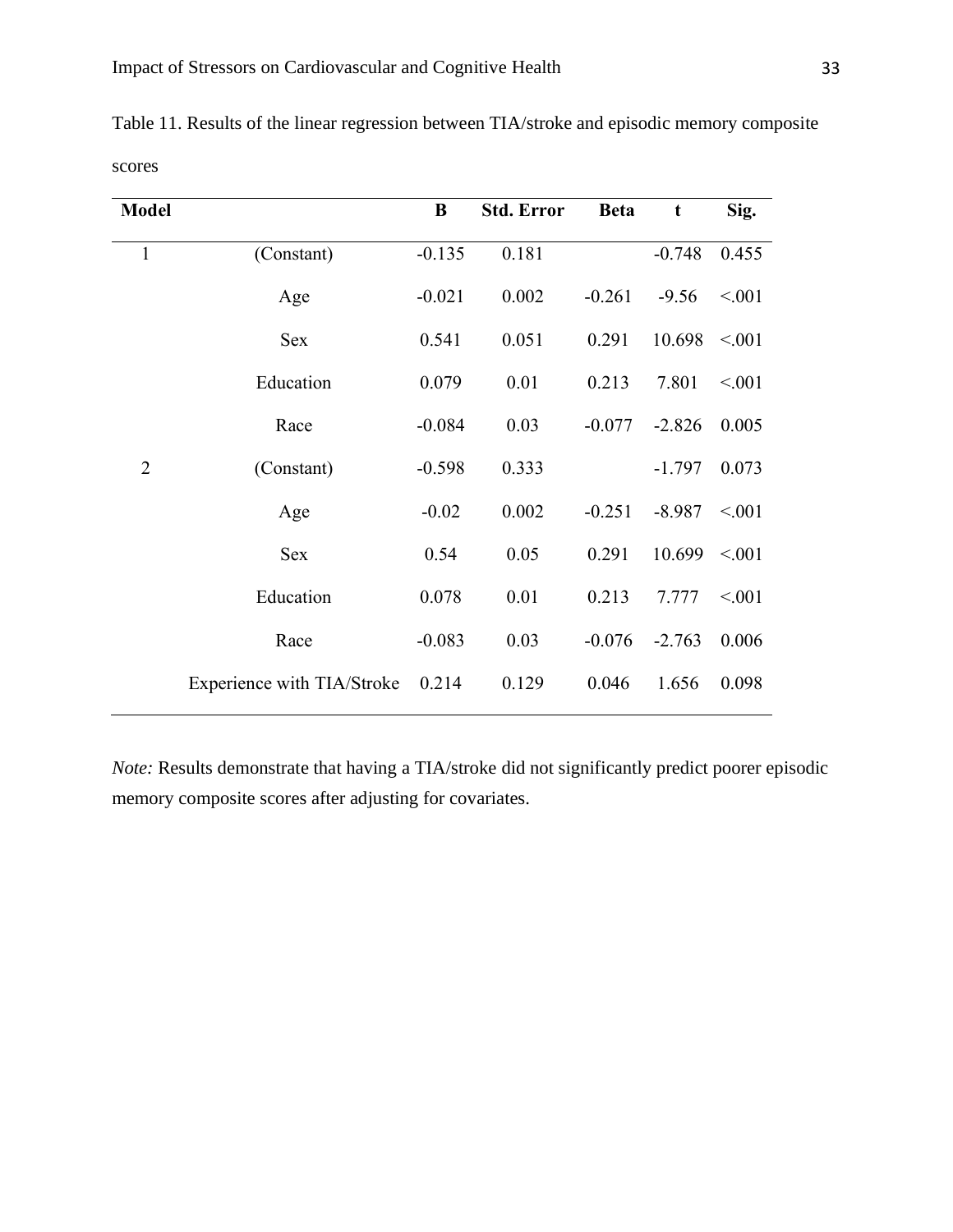| <b>Model</b>   |                            | B        | <b>Std. Error</b> | <b>Beta</b> | t         | Sig.   |
|----------------|----------------------------|----------|-------------------|-------------|-----------|--------|
| $\mathbf{1}$   | (Constant)                 | 1.165    | 0.171             |             | 6.829     | < 0.01 |
|                | Age                        | $-0.026$ | 0.002             | $-0.337$    | $-12.882$ | < 0.01 |
|                | <b>Sex</b>                 | $-0.155$ | 0.048             | $-0.085$    | $-3.25$   | 0.001  |
|                | Education                  | 0.12     | 0.01              | 0.33        | 12.636    | < 0.01 |
|                | Race                       | $-0.187$ | 0.028             | $-0.173$    | $-6.618$  | < 0.01 |
| $\overline{2}$ | (Constant)                 | 0.934    | 0.314             |             | 2.969     | 0.003  |
|                | Age                        | $-0.026$ | 0.002             | $-0.331$    | $-12.389$ | < 0.01 |
|                | <b>Sex</b>                 | $-0.155$ | 0.048             | $-0.085$    | $-3.253$  | 0.001  |
|                | Education                  | 0.12     | 0.01              | 0.33        | 12.617    | < 0.01 |
|                | Race                       | $-0.186$ | 0.028             | $-0.172$    | $-6.579$  | < 0.01 |
|                | Experience with TIA/Stroke | 0.107    | 0.122             | 0.023       | 0.876     | 0.381  |
|                |                            |          |                   |             |           |        |

Table 12*.* Results of the linear regression between TIA/stroke and executive function composite scores

*Note:* Results demonstrate that having a TIA/stroke did not significantly predict poorer executive function composite scores after adjusting for covariates.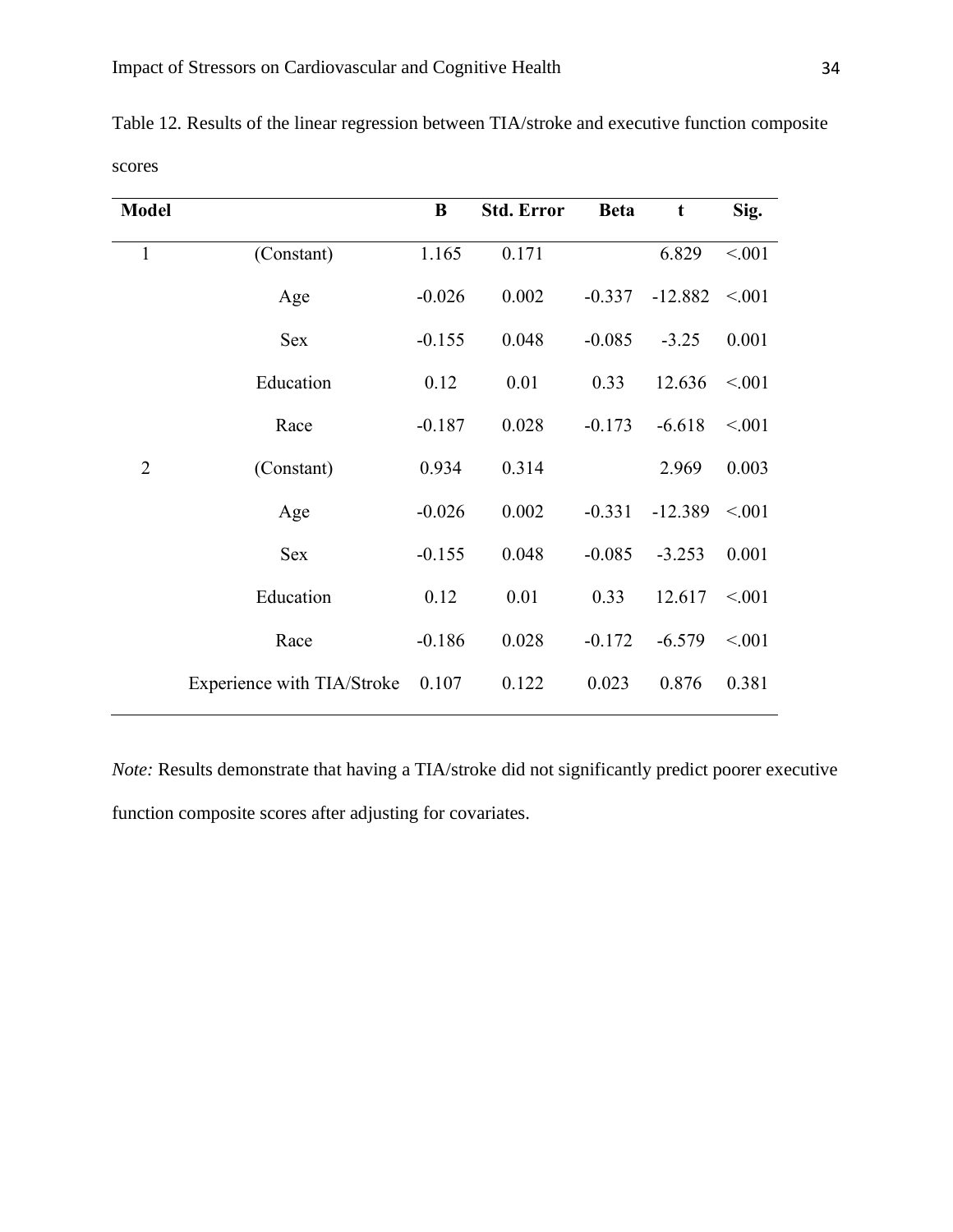# References

- Akosile, W., Colquhoun, D., Young, R., Lawford, B., & Voisey, J. (2018). The association between post-traumatic stress disorder and coronary artery disease: a meta-analysis. *Australasian Psychiatry*, *26*(5), 524-530.
- Alhurani, A. S., Dekker, R., Tovar, E., Bailey, A., Lennie, T. A., Randall, D. C., & Moser, D. K. (2014). Examination of the potential association of stress with morbidity and mortality outcomes in patient with heart failure. *SAGE Open Medicine*, *2*. https://doi.org/10.1177/2050312114552093
- Alonso, A., Mosley, T. H., Gottesman, R. F., Catellier, D., Sharrett, A. R., & Coresh, J. (2009). Risk of dementia hospitalization associated with cardiovascular risk factors in midlife and older age: The Atherosclerosis Risk in Communities (Aric) study. *Journal of Neurology, Neurosurgery, and Psychiatry*, *80*(11), 1194–1201.<https://doi.org/10.1136/jnnp.2009.176818>
- American Psychiatric Association. (2013). *Diagnostic and statistical manual of mental disorders* (5th ed.).<https://doi.org/10.1176/appi.books.9780890425596>
- Andersen, K. K., Olsen, T. S., Dehlendorff, C., & Kammersgaard, L. P. (2009). Hemorrhagic and ischemic strokes compared. *Stroke*, *40*(6), 2068–2072. https://doi.org/10.1161/STROKEAHA.108.540112
- Arnold, S. V., Smolderen, K. G., Buchanan, D. M., Li, Y., & Spertus, J. A. (2012). Perceived stress in myocardial infarction: Long-term mortality and health status outcomes. *Journal of the American College of Cardiology*, *60*(18), 1756–1763. https://doi.org/10.1016/j.jacc.2012.06.044
- Benjamin, E. J., Virani, S. S., Callaway, C. W., Chamberlain, A. M., Chang, A. R., Cheng, S., Chiuve, S. E., Cushman, M., Delling, F. N., Deo, R., de Ferranti, S. D., Ferguson, J. F., Fornage, M., Gillespie, C., Isasi, C. R., Jiménez, M. C., Jordan, L. C., Judd, S. E., Lackland, D., …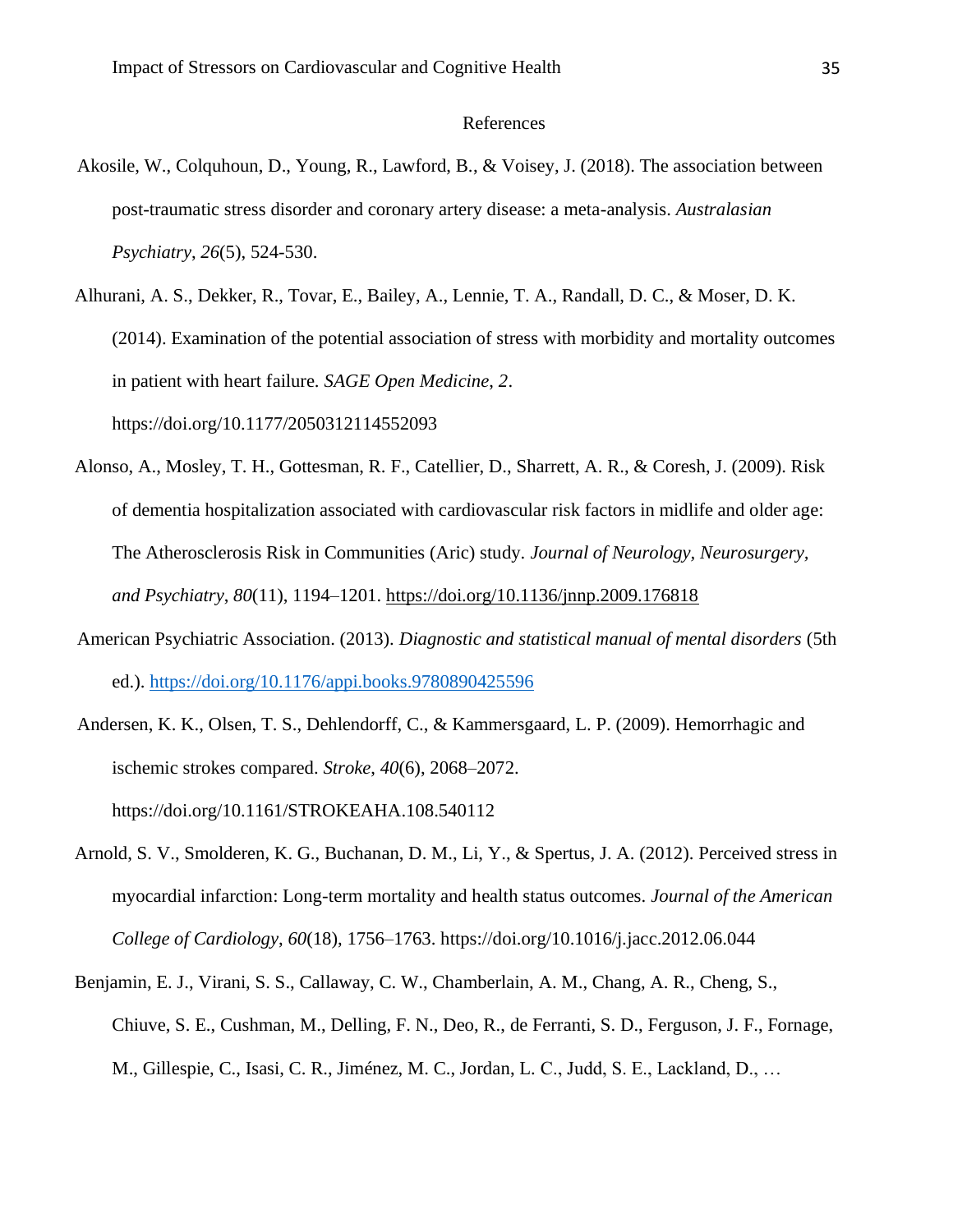American Heart Association Council on Epidemiology and Prevention Statistics Committee and Stroke Statistics Subcommittee. (2018). Heart disease and stroke statistics-2018 update: A report from the american heart association. *Circulation*, *137*(12), e67–e492. https://doi.org/10.1161/CIR.0000000000000558

- Biasucci, L. M., Vitelli, A., Liuzzo, G., Altamura, S., Caligiuri, G., Monaco, C., Rebuzzi, A. G., Ciliberto, G., & Maseri, A. (1996). Elevated levels of interleukin-6 in unstable angina. *Circulation*, *94*(5), 874–877. https://doi.org/10.1161/01.cir.94.5.874
- Bitton, A., & Gaziano, T. A. (2010). The Framingham Heart Study's impact on global risk assessment. *Progress in Cardiovascular Diseases*, *53*(1), 68–78. <https://doi.org/10.1016/j.pcad.2010.04.001>
- Boyette, L. C., & Manna, B. (2022). Physiology, myocardial oxygen demand. In *StatPearls*. StatPearls Publishing. http://www.ncbi.nlm.nih.gov/books/NBK499897/
- Cao, X., Zhang, J., Ma, C., Li, X., Kuo, C.-L., Levine M., Hu, G., Allore, H., Chen, X., Wu, X., & Liu, Z. (2021). *Life course traumas, phenotypic aging, and cardiovascular disease: Retrospective analysis of 104,939 UKB participant.*

<https://doi.org/10.1101/2021.11.24.21266842>

- Cohen, S., Kamarck, T., & Mermelstein, R. (1983). A global measure of perceived stress. *Journal of Health and Social Behavior*, *24*(4), 385–396.<https://doi.org/10.2307/2136404>
- Coughlin, S. S. (2011). Post-traumatic stress disorder and cardiovascular disease. The Open Cardiovascular Medicine Journal, 5, 164–170. https://doi.org/10.2174/1874192401105010164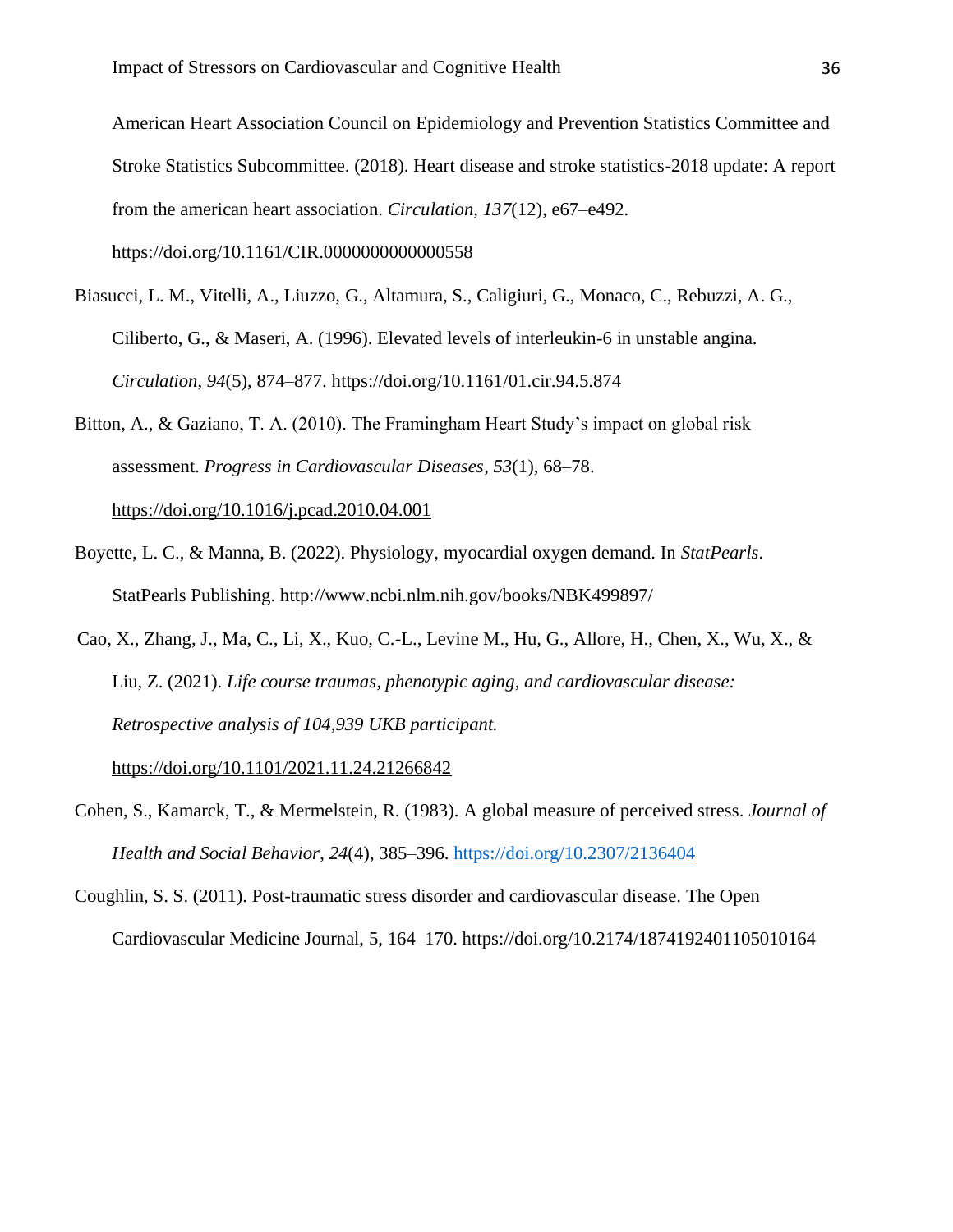- D'Agostino, R. B., Pencina, M. J., Massaro, J. M., & Coady, S. (2013). Cardiovascular disease risk assessment: Insights from framingham. *Global Heart*, *8*(1), 11–23. https://doi.org/10.1016/j.gheart.2013.01.001
- D'Agostino, R. B., Vasan, R. S., Pencina, M. J., Wolf, P. A., Cobain, M., Massaro, J. M., & Kannel, W. B. (2008). General cardiovascular risk profile for use in primary care. *Circulation*, *117*(6), 743–753. https://doi.org/10.1161/CIRCULATIONAHA.107.699579
- Deckers, K., Schievink, S. H. J., Rodriquez, M. M. F., Oostenbrugge, R. J. van, Boxtel, M. P. J. van, Verhey, F. R. J., & Köhler, S. (2017). Coronary heart disease and risk for cognitive impairment or dementia: Systematic review and meta-analysis. *PLOS ONE*, *12*(9), e0184244. https://doi.org/10.1371/journal.pone.0184244
- Dregan, A., Stewart, R., Gulliford, M. (2013). Cardiovascular risk factors and cognitive decline in adults aged 50 and over: a population-based cohort study, *Age and Ageing*, 42(3), 338- 345, <https://doi.org/10.1093/ageing/afs166>
- Eisen, A., Bhatt, D. L., Steg, P. G., Eagle, K. A., Goto, S., Guo, J., Smith, S. C., Ohman, E. M., Scirica, B. M., & null, null. (n.d.). Angina and future cardiovascular events in stable patients with coronary artery disease: Insights from the reduction of atherothrombosis for continued health (Reach) registry. *Journal of the American Heart Association*, *5*(10), e004080. <https://doi.org/10.1161/JAHA.116.004080>
- Emdin, C. A., Odutayo, A., Wong, C. X., Tran, J., Hsiao, A. J., & Hunn, B. H. (2016). Meta-Analysis of Anxiety as a Risk Factor for Cardiovascular Disease. *The American journal of cardiology*, *118*(4), 511–519. https://doi.org/10.1016/j.amjcard.2016.05.041
- Fontes, J. A., Rose, N. R., & Čiháková, D. (2015). The varying faces of IL-6: From cardiac protection to cardiac failure. *Cytokine*, *74*(1), 62–68. https://doi.org/10.1016/j.cyto.2014.12.024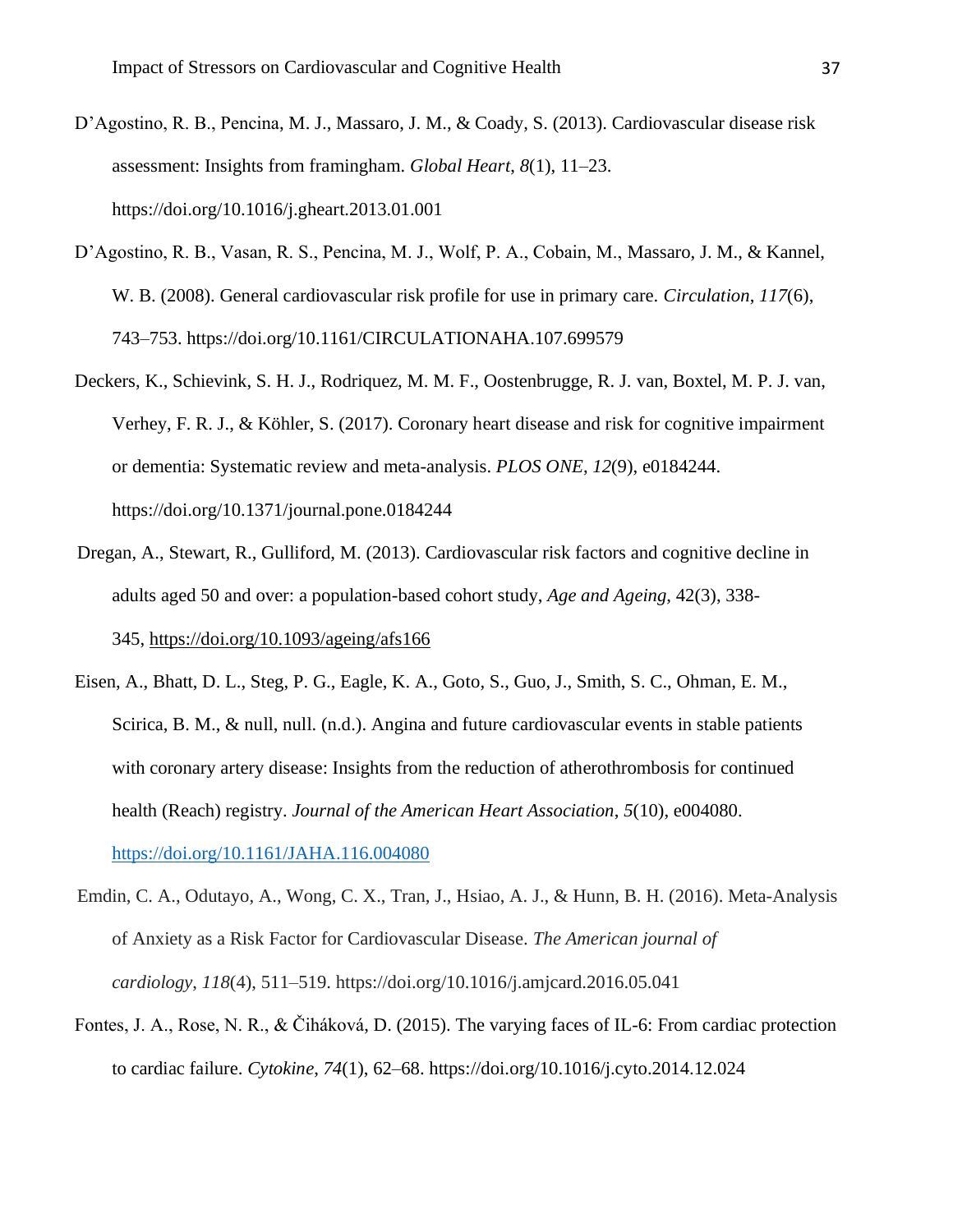- Gallo, L. C., Roesch, S. C., Fortmann, A. L., Carnethon, M. R., Penedo, F. J., Perreira, K., Birnbaum-Weitzman, O., Wassertheil-Smoller, S., Castañeda, S. F., Talavera, G. A., Sotres-Alvarez, D., Daviglus, M. L., Schneiderman, N., & Isasi, C. R. (2014). Associations of chronic stress burden, perceived stress, and traumatic stress with cardiovascular disease prevalence and risk factors in the Hispanic Community Health Study/Study of Latinos Sociocultural Ancillary Study. *Psychosomatic Medicine*, *76*(6), 468–475.<https://doi.org/10.1097/PSY.0000000000000069>
- Ganguli, M., Fu, B., Snitz, B. E., Unverzagt, F. W., Loewenstein, D. A., Hughes, T. F., & Chang, C. C. (2014). Vascular risk factors and cognitive decline in a population sample. *Alzheimer disease and associated disorders*, *28*(1), 9–15. https://doi.org/10.1097/WAD.0000000000000004
- Hajar R. (2017). Risk Factors for Coronary Artery Disease: Historical Perspectives. *Heart views : the official journal of the Gulf Heart Association*, *18*(3), 109–114. https://doi.org/10.4103/HEARTVIEWS.HEARTVIEWS\_106\_17
- Hartanto, A., Yong, J. C., Toh, W. X., Lee, S. T. H., Tng, G. Y. Q., & Tov, W. (2020). Cognitive, social, emotional, and subjective health benefits of computer use in adults: A 9-year longitudinal study from the Midlife in the United States (Midus). *Computers in Human Behavior*, *104*, 106179.<https://doi.org/10.1016/j.chb.2019.106179>
- Hermiz, C., & Sedhai, Y. R. (2022a). Angina. In StatPearls. StatPearls Publishing. http://www.ncbi.nlm.nih.gov/books/NBK557672/
- Hughes, M. L., Agrigoroaei, S., Jeon, M., Bruzzese, M., & Lachman, M. E. (2018). Change in Cognitive Performance From Midlife Into Old Age: Findings from the Midlife in the United States (MIDUS) Study. *Journal of the International Neuropsychological Society : JINS*, *24*(8), 805–820. https://doi.org/10.1017/S1355617718000425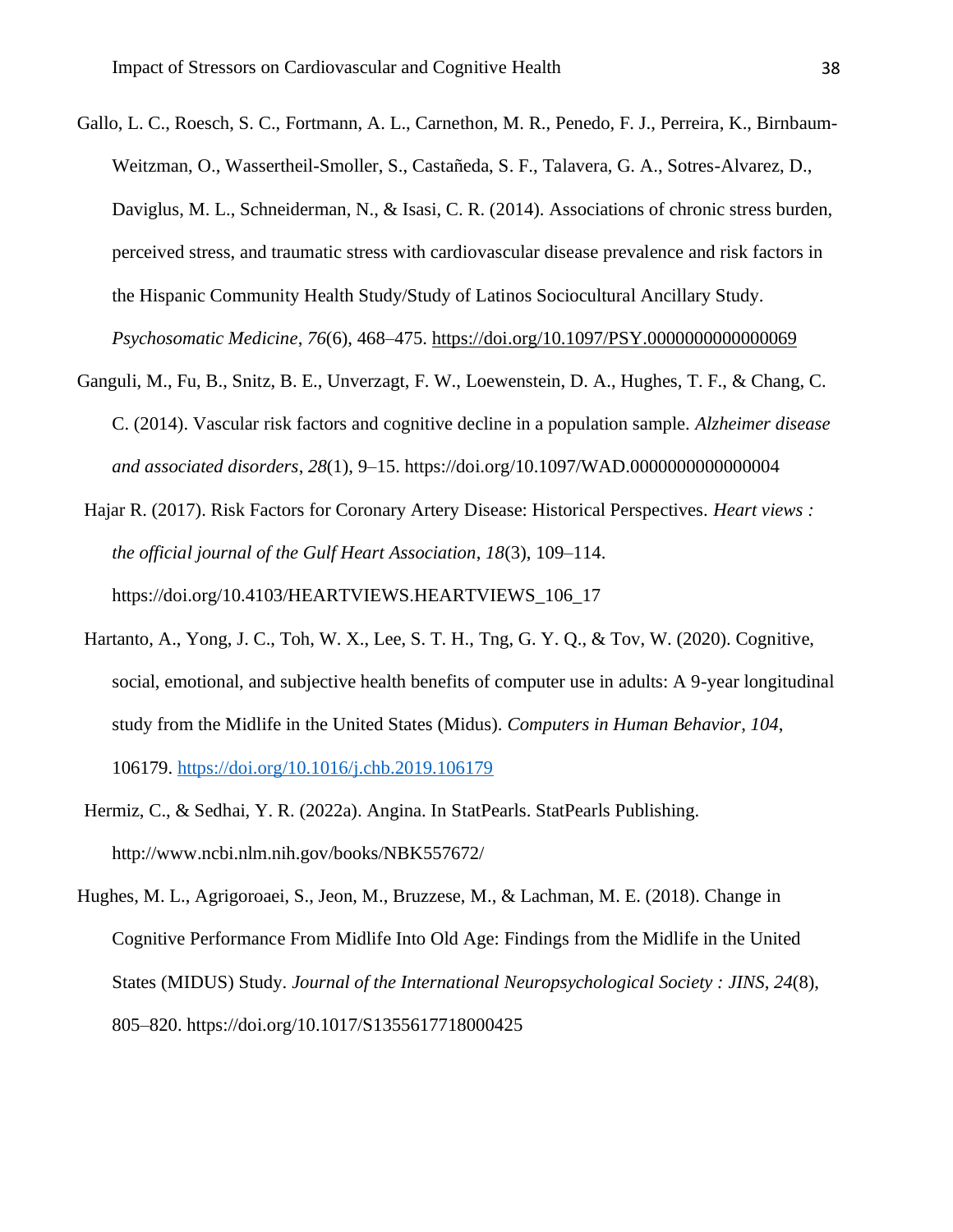- Karlamangla, A. S., Miller-Martinez, D., Lachman, M. E., Tun, P. A., Koretz, B. K., & Seeman, T. E. (2014). Biological correlates of adult cognition: Midlife in the United States (Midus). *Neurobiology of Aging*, *35*(2), 387–394. https://doi.org/10.1016/j.neurobiolaging.2013.07.028
- Katsarou, A. L., Triposkiadis, F., & Panagiotakos, D. (2013). Perceived stress and vascular disease: Where are we now? *Angiology*, *64*(7), 529–534. https://doi.org/10.1177/0003319712458963
- Kiecolt-Glaser, J. K., Preacher, K. J., MacCallum, R. C., Atkinson, C., Malarkey, W. B., & Glaser, R. (2003). Chronic stress and age-related increases in the proinflammatory cytokine IL-6. *Proceedings of the National Academy of Sciences of the United States of America*, *100*(15), 9090–9095. https://doi.org/10.1073/pnas.1531903100
- Kumar, S. (2017). Cardiovascular disease and its determinants: Public health issue. *J. Clin. Med. Ther*, *2*(1).
- Lachman, M. E., Agrigoroaei, S., Tun, P. A., & Weaver, S. L. (2014). Monitoring cognitive functioning: Psychometric properties of the brief test of adult cognition by telephone(Btact). *Assessment*, *21*(4), 404–417. https://doi.org/10.1177/1073191113508807
- Lee, A. Y. (2011). Vascular dementia. *Chonnam Medical Journal*, *47*(2), 66–71. <https://doi.org/10.4068/cmj.2011.47.2.66>
- Liebel, S. W., Jones, E. C., Oshri, A., Hallowell, E. S., Jerskey, B. A., Gunstad, J., & Sweet, L. H. (2017). Cognitive processing speed mediates the effects of cardiovascular disease on executive functioning. *Neuropsychology*, *31*(1), 44–51. https://doi.org/10.1037/neu0000324
- Ohlin, B., Nilsson, P. M., Nilsson, J.-A., & Berglund, G. (2004). Chronic psychosocial stress predicts long-term cardiovascular morbidity and mortality in middle-aged men. *European Heart Journal*, *25*(10), 867–873. https://doi.org/10.1016/j.ehj.2004.03.003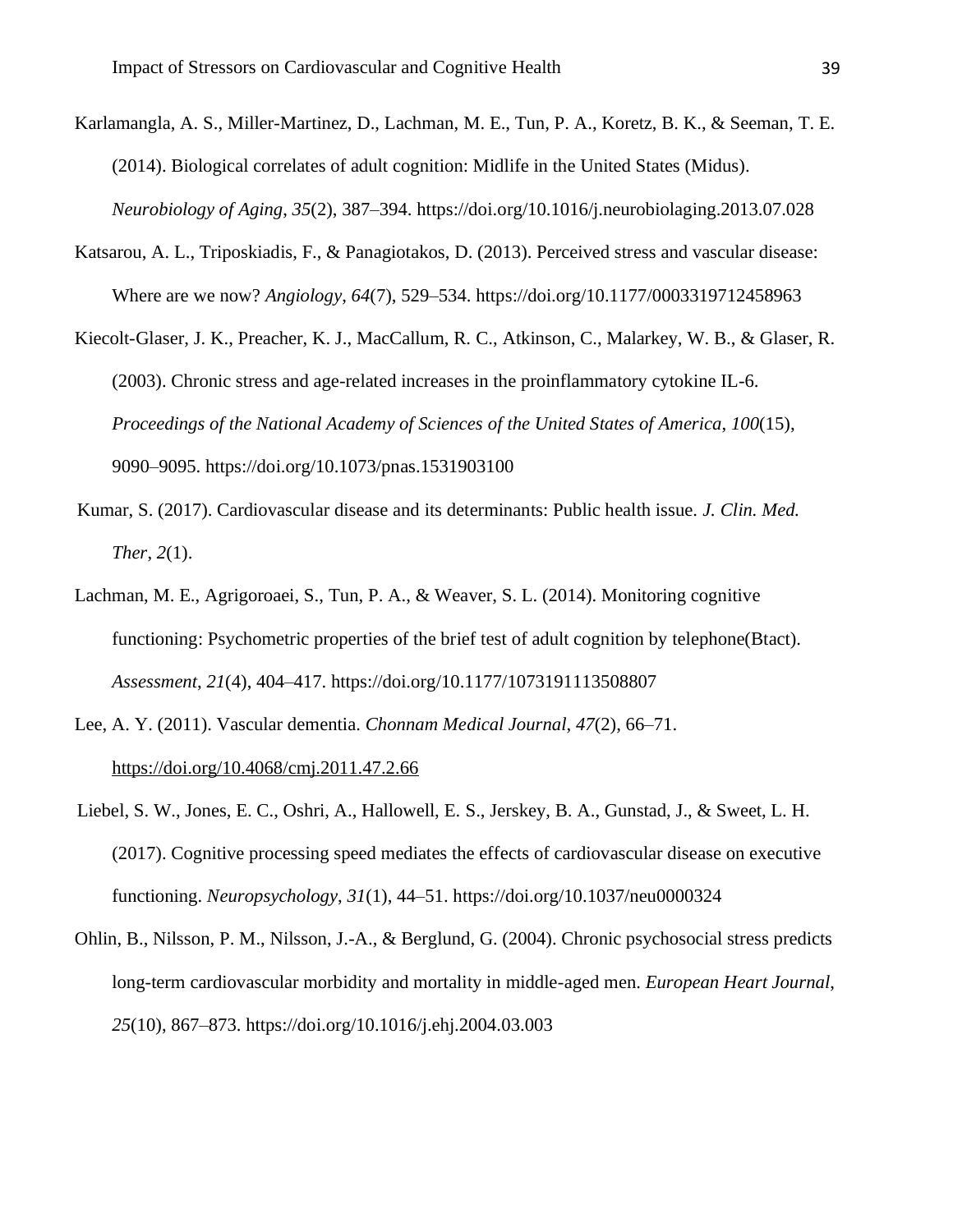Patterson, C. C., Smith, A. E., Yarnell, J. W. G., Rumley, A., Ben-Shlomo, Y., & Lowe, G. D. O. (2010). The associations of interleukin-6 (IL-6) and downstream inflammatory markers with risk of cardiovascular disease: The Caerphilly Study. *Atherosclerosis*, *209*(2), 551–557. <https://doi.org/10.1016/j.atherosclerosis.2009.09.030>

- Passos, I. C., Vasconcelos-Moreno, M. P., Costa, L. G., Kunz, M., Brietzke, E., Quevedo, J., Salum, G., Magalhães, P. V., Kapczinski, F., & Kauer-Sant'Anna, M. (2015). Inflammatory markers in post-traumatic stress disorder: a systematic review, meta-analysis, and meta-regression. *The lancet. Psychiatry*, *2*(11), 1002–1012. [https://doi.org/10.1016/S2215-0366\(15\)00309-0](https://doi.org/10.1016/S2215-0366(15)00309-0)
- Renjen, P. N., Gauba, C., & Chaudhari, D. (n.d.). Cognitive impairment after stroke. Cureus, 7(9), e335. https://doi.org/10.7759/cureus.335
- Rose, G. A. (1962). The diagnosis of ischaemic heart pain and intermittent claudication in field surveys. *Bulletin of the World Health Organization*, *27*, 645–658.
- Ruan, Y., Guo, Y., Zheng, Y., Huang, Z., Sun, S., Kowal, P., Shi, Y., & Wu, F. (2018). Cardiovascular disease (Cvd) and associated risk factors among older adults in six low-and middle-income countries: Results from SAGE Wave 1. *BMC Public Health*, *18*(1), 778. https://doi.org/10.1186/s12889-018-5653-9
- Santosa, A., Rosengren, A., Ramasundarahettige, C., Rangarajan, S., Chifamba, J., Lear, S. A., Poirier, P., Yeates, K. E., Yusuf, R., Orlandini, A., Weida, L., Sidong, L., Yibing, Z., Mohan, V., Kaur, M., Zatonska, K., Ismail, N., Lopez-Jaramillo, P., Iqbal, R., … Yusuf, S. (2021). Psychosocial risk factors and cardiovascular disease and death in a population-based cohort from 21 low-, middle-, and high-income countries. *JAMA Network Open*, *4*(12), e2138920. https://doi.org/10.1001/jamanetworkopen.2021.38920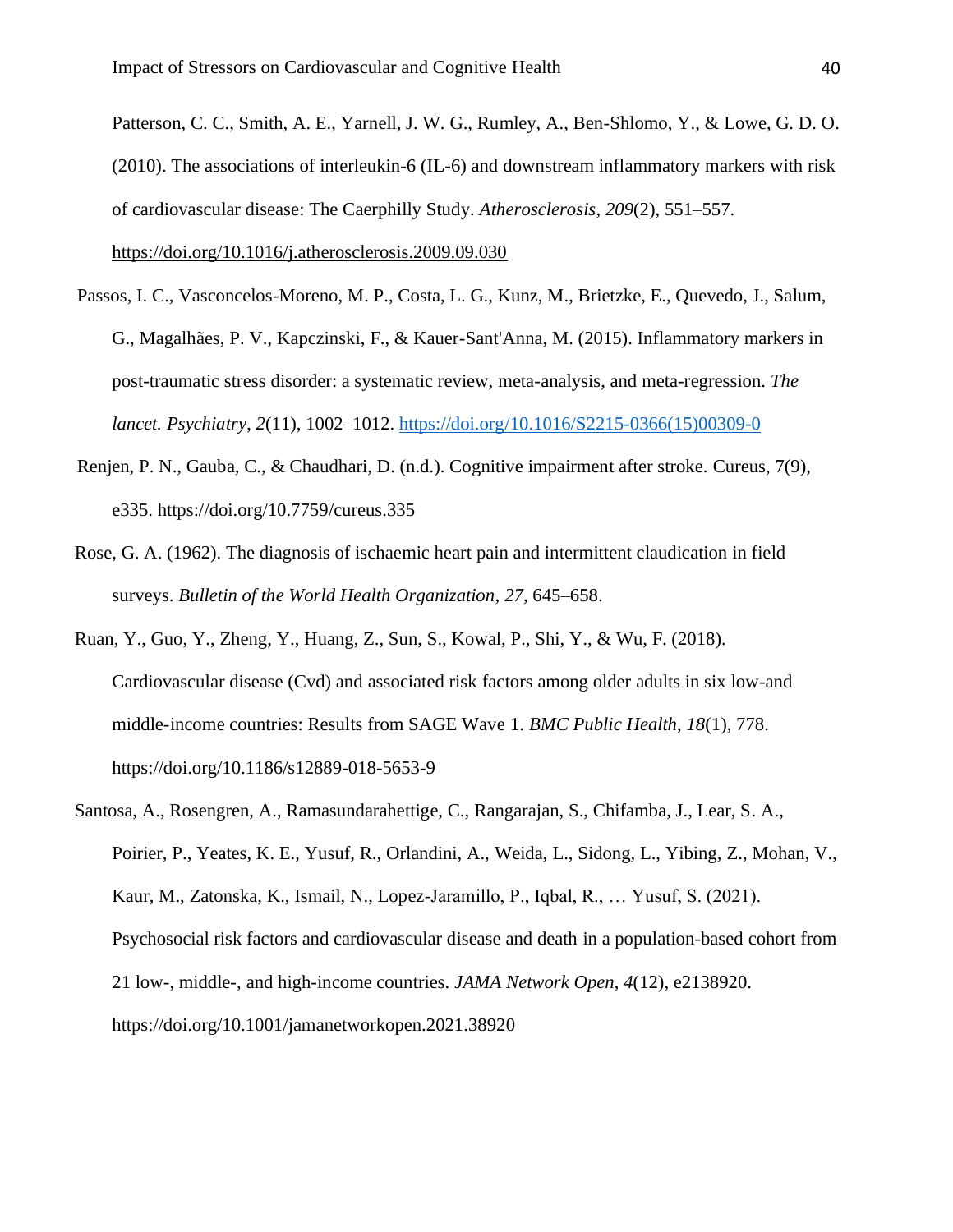- Shortridge, E. F., Marsden, P. V., Ayanian, J. Z., & Cleary, P. D. (2009). Gender differences in the relationships of cardiovascular symptoms and somatosensory amplification to mortality. *Research in Human Development*, *6*(4), 219–234. https://doi.org/10.1080/15427600903281236
- Song, J., Lee, W. T., Park, K. A., & Lee, J. E. (2014). Association between risk factors for vascular dementia and adiponectin. *BioMed Research International*, *2014*, 261672. https://doi.org/10.1155/2014/261672
- Song, R., Xu, H., Dintica, C. S., Pan, K.-Y., Qi, X., Buchman, A. S., Bennett, D. A., & Xu, W. (2020). Associations between cardiovascular risk, structural brain changes, and cognitive decline. *Journal of the American College of Cardiology*, *75*(20), 2525–2534. https://doi.org/10.1016/j.jacc.2020.03.053
- Spitzer, C., Barnow, S., Völzke, H., John, U., Freyberger, H. J., & Grabe, H. J. (2009). Trauma, posttraumatic stress disorder, and physical illness: Findings from the general population. *Psychosomatic Medicine*, *71*(9), 1012–1017. https://doi.org/10.1097/PSY.0b013e3181bc76b5
- Stampfer, M. J. (2006). Cardiovascular disease and Alzheimer's disease: Common links. *Journal of Internal Medicine*, *260*(3), 211–223.<https://doi.org/10.1111/j.1365-2796.2006.01687.x>
- Thom, T., Haase, N., Rosamond, W., Howard, V. J., Rumsfeld, J., Manolio, T., Zheng, Z.-J., Flegal, K., O'Donnell, C., Kittner, S., Lloyd-Jones, D., Goff, D. C., Hong, Y., Adams, R., Friday, G., Furie, K., Gorelick, P., Kissela, B., Marler, J., … American Heart Association Statistics Committee and Stroke Statistics Subcommittee. (2006). Heart disease and stroke statistics--2006 update: A report from the american heart association statistics committee and stroke statistics subcommittee. *Circulation*, *113*(6), e85-151.

<https://doi.org/10.1161/CIRCULATIONAHA.105.171600>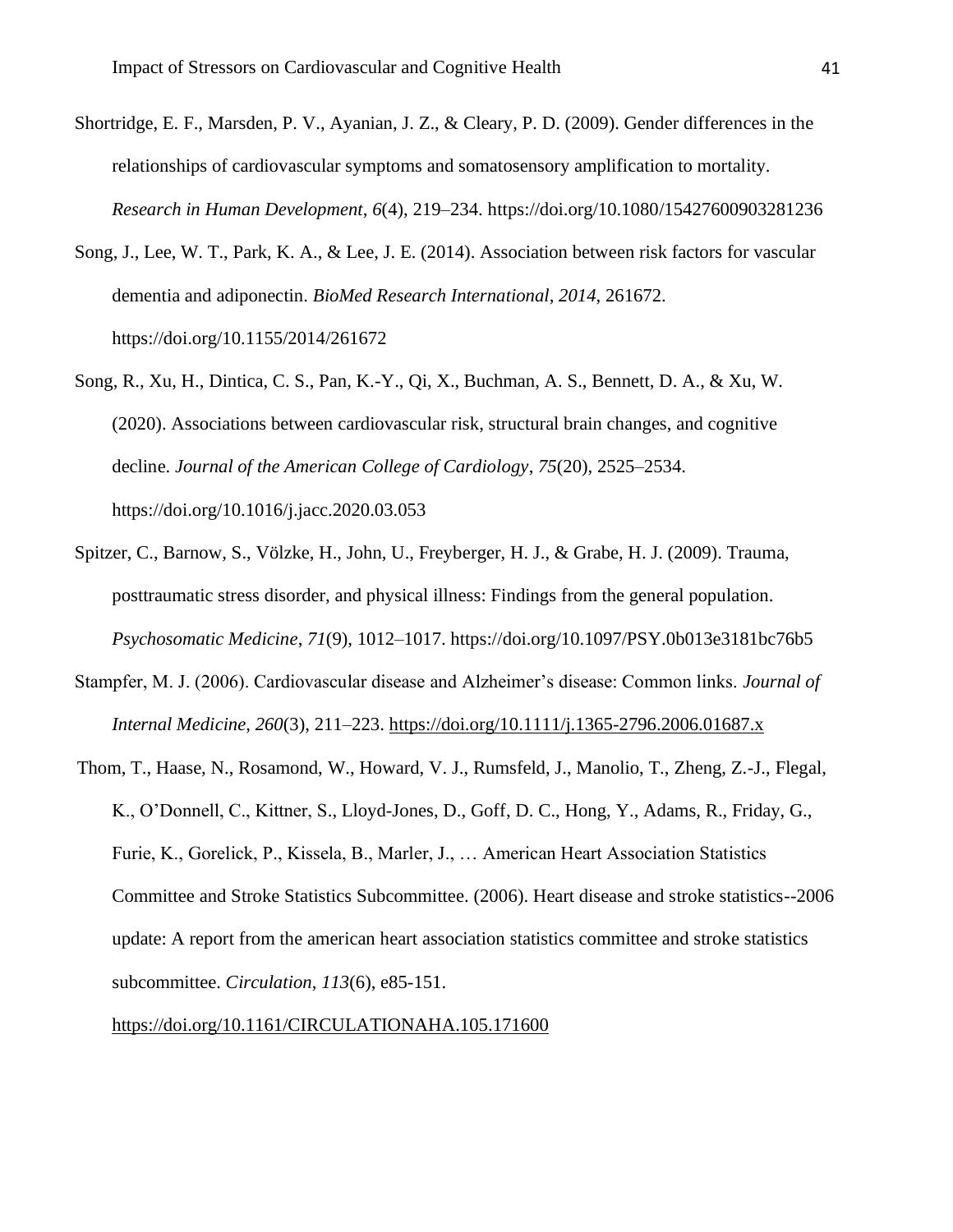- Timmis, A. D., Feder, G., & Hemingway, H. (2007b). Prognosis of stable anginapectoris: Why we need larger population studies with higher endpoint resolution. *Heart*, *93*(7), 786–791. https://doi.org/10.1136/hrt.2006.103119
- Tsao, C. W., Aday, A. W., Almarzooq, Z. I., Alonso, A., Beaton, A. Z., Bittencourt, M. S., Boehme, A. K., Buxton, A. E., Carson, A. P., Commodore-Mensah, Y., Elkind, M. S. V., Evenson, K. R., Eze-Nliam, C., Ferguson, J. F., Generoso, G., Ho, J. E., Kalani, R., Khan, S. S., Kissela, B. M., … null, null. (2022). Heart disease and stroke statistics—2022 update: A report from the american heart association. *Circulation*, *145*(8), e153–e639. https://doi.org/10.1161/CIR.0000000000001052
- Tursich, M., Neufeld, R. W. J., Frewen, P. A., Harricharan, S., Kibler, J. L., Rhind, S. G., & Lanius, R. A. (2014). Association of trauma exposure with proinflammatory activity: A transdiagnostic meta-analysis. *Translational Psychiatry*, *4*, e413. https://doi.org/10.1038/tp.2014.56
- Venkat, P., Chopp, M., & Chen, J. (2015). Models and mechanisms of vascular dementia. *Experimental Neurology*, *272*, 97–108.<https://doi.org/10.1016/j.expneurol.2015.05.006>
- Weinstein, G., Preis, S. R., Beiser, A. S., Au, R., Kelly-Hayes, M., Kase, C. S., Wolf, P. A., & Seshadri, S. (2014). Cognitive performance after stroke – the framingham heart study. *International Journal of Stroke : Official Journal of the International Stroke Society*, *9*(0 0), 48– 54. https://doi.org/10.1111/ijs.12275
- Xie, W., Zheng, F., Yan, L., & Zhong, B. (2019). Cognitive decline before and after incident coronary events. *Journal of the American College of Cardiology*, *73*(24), 3041–3050. https://doi.org/10.1016/j.jacc.2019.04.019